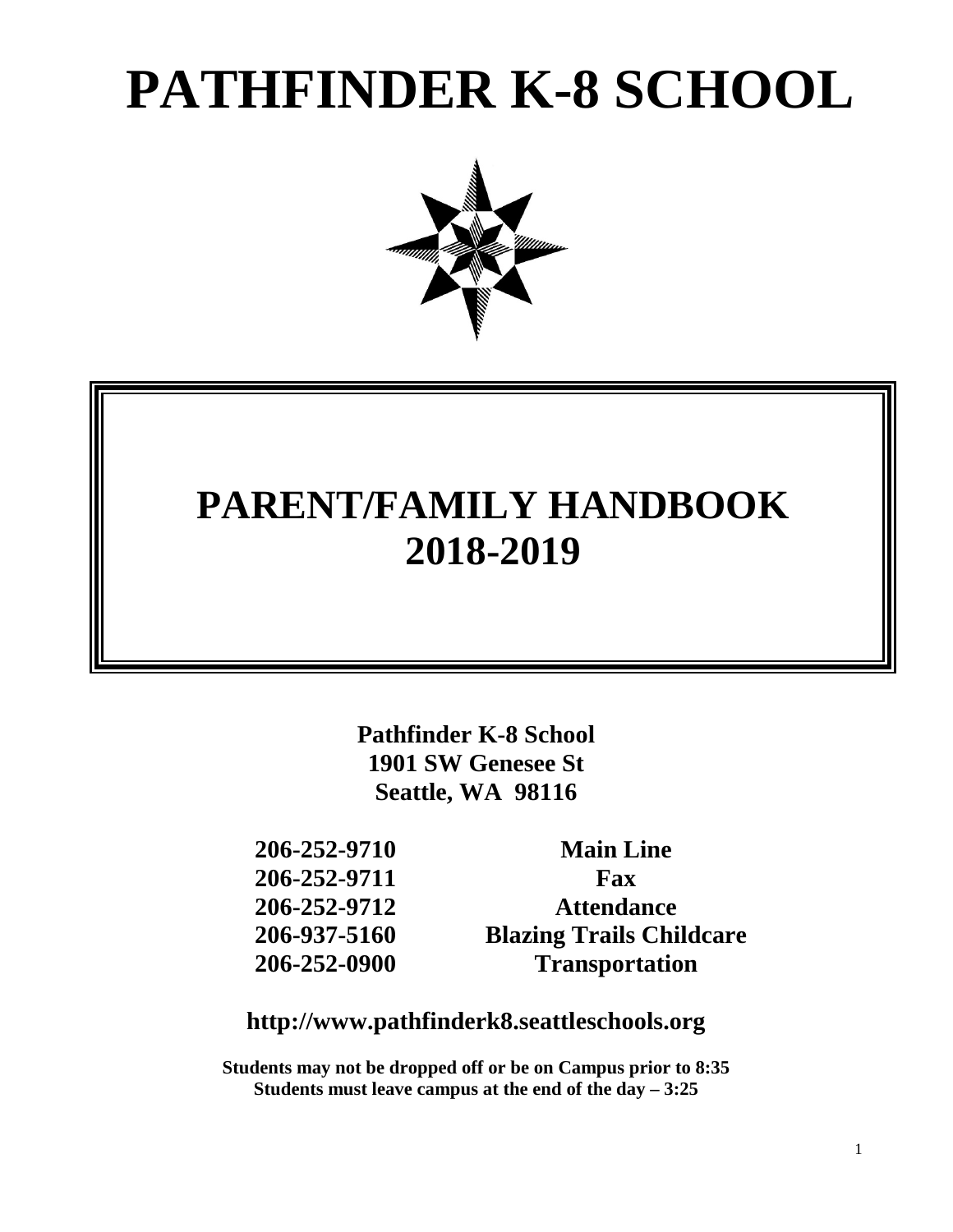### **Our Vision**

The Pathfinder K-8 community envisions a school in which students are empowered to be inquisitive and versatile thinkers who value diversity, pursue their passions, reach their potential and become advocates for our world.

### **Our Mission**

Pathfinder K-8 is a diverse and inclusive community where students are engaged in learning both inside and outside the classroom. We support the intellectual, social, emotional, creative and physical growth of all our children. We teach our students to recognize and value their own individual skills and unique intelligences, as well as those of others.

### **Our Beliefs**

#### **We believe...**

- Pathfinder K-8 is a welcoming, accepting, and inclusive school community where teaching kindness, empathy, compassion, and respect create a safe and supportive learning environment.
- High academic and behavioral standards are essential elements in the development and success of each student. While striving for educational excellence, Pathfinder K-8 is committed to the whole child, utilizing progressive and alternative methods.
- Our school community is strengthened and deeper learning is fostered when parents and community members are actively welcomed and involved in the academic, social, emotional, creative, and physical development of each child.
- Inclusive opportunities for students of all ability levels cultivate acceptance, compassion and the development of diverse relationships.
- Genuine relationships with teachers are essential for student development, engagement, motivation and academic success.
- Learning expeditions are powerful because they provide students with integrated, authentic learning opportunities.
- Integrated field experiences enhance each child's education and build a strong community.
- High quality instruction must address the fact that all students are unique in their learning styles and development.
- A dynamic art, language, music, and physical education program is an essential part of a K-8 education.
- Students thrive in a school culture that nourishes and sustains their intrinsic motivation to learn
- Our students are best served when teachers have the freedom to create curriculum that is responsive to students' needs, interest and passions.
- The thoughtful integration of technology enhances learning and prepares students for the future.

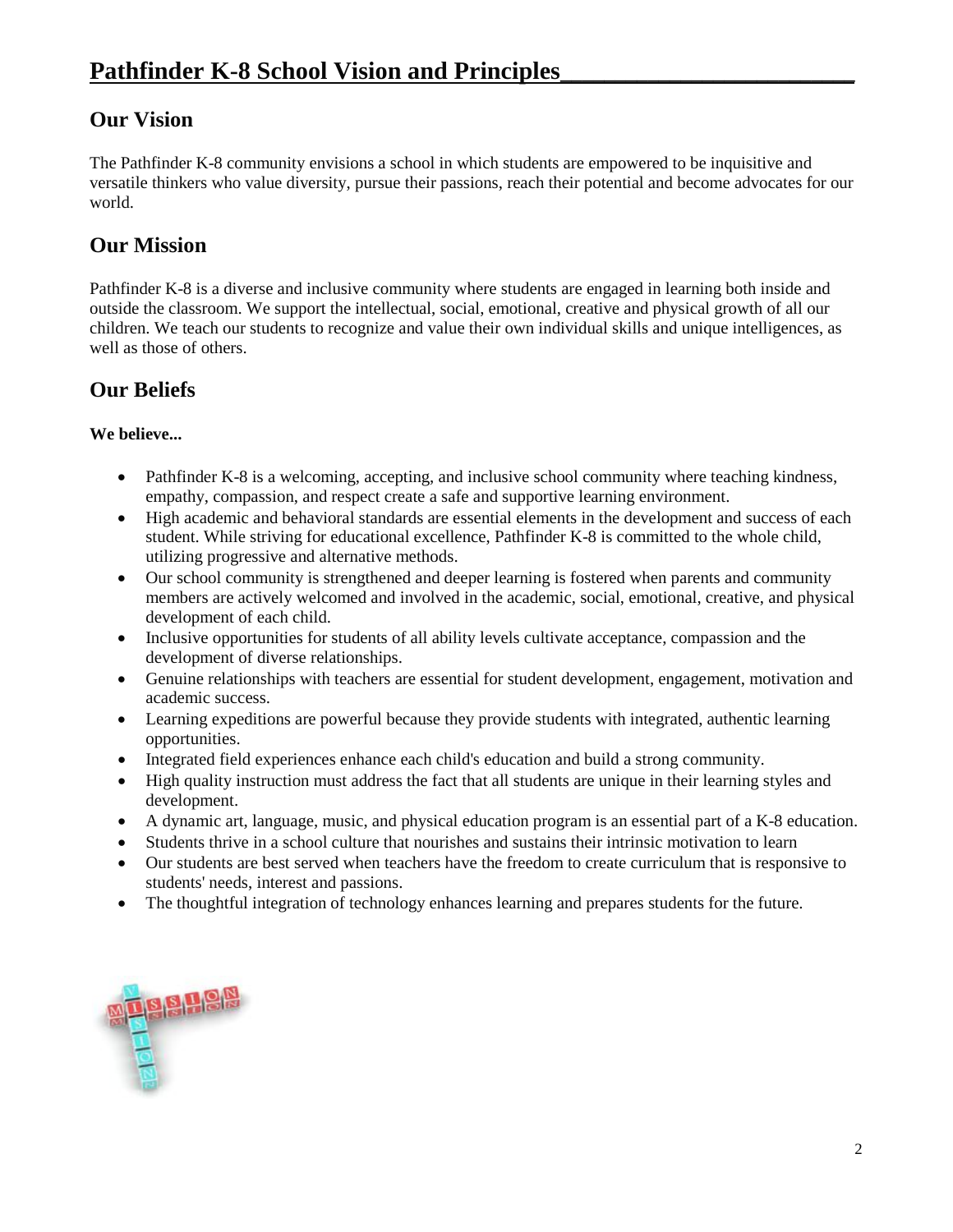### **School Directory & Contact Information\_\_\_\_\_\_\_\_\_\_\_\_\_\_\_\_\_\_\_\_\_\_\_ Who's Who at Pathfinder K-8 School**

| David Dockendorf                         | Principal                                     | Main Office            |                   |
|------------------------------------------|-----------------------------------------------|------------------------|-------------------|
| Lisa Clayton                             | <b>Assistant Principal</b>                    | Main Office            |                   |
| <b>Barb Mote</b>                         | <b>Head Secretary</b>                         | Main Office            |                   |
| Lani Huston                              | <b>Office Assistant</b>                       | Main Office            |                   |
| Maureen Clark                            | <b>Office Assistant</b>                       | Main Office            |                   |
|                                          |                                               |                        |                   |
| <b>Support Specialists</b>               |                                               |                        |                   |
| Cathy Ingraham                           | <b>Nurse</b>                                  | Nurse's Office         |                   |
| Norm Brownstein                          | Psychologist                                  | HUB Office 101F        |                   |
| Stacy Buinevic & Tessa Cox               | Speech/Lang. Pathologist Office 120 Sky Hall  |                        |                   |
| <b>Constance Mullans/Sheridan Remley</b> | OT/PT                                         | HUB Office 101G        |                   |
| <b>Crissy Marshall</b>                   | Reading Interventionist                       | Office 308 Earth Hall  |                   |
| Andrea Escame                            | Math Coach                                    | Office 319 Sun Hall    |                   |
| <b>Katy Crestol</b>                      | Community in School                           | Office 319             |                   |
| Jen Greenstein & Sus Paris               | K-5/6-8 Counselor                             | Office 219A            |                   |
|                                          |                                               |                        |                   |
| <b>Teaching Staff</b>                    |                                               |                        |                   |
| Kelly Riggle Hower                       | $1st$ grade                                   | Room 118               | Bat               |
| <b>Brendan Lang</b>                      | $1st$ grade                                   | Room 121               | Turtle            |
| Maureen Rinehart                         | $1st$ grade                                   | Room 124               | Otter             |
| Genya Scharks                            | Kindergarten                                  | Room 119               | Seal              |
| Lisa Sweeny                              | Kindergarten                                  | Room $122$             | Salmon            |
| Casie Dimsey                             | Kindergarten                                  | Room $123$             | Hummingbird       |
| Samantha Farthing                        | $K/2$ Distinct                                | Room 111               | Bee               |
| Lisa DeBurle                             | $2/3$ Grades                                  | Room 307               | Frog              |
| Missa Marmalstein                        | 2/3 Grades                                    | Room 309               | Spider            |
| <b>Beth Alexakos</b>                     | 2/3 Grades                                    | Room 310               | Owl               |
| James Wilson                             | $2/3$ grades                                  | Room 306               | Octopus           |
| <b>Jennifer Parks</b>                    | Grades 4/5                                    | Room 110               | King Fisher       |
| <b>Scott Rose</b>                        | Grades 4/5                                    | Room 109               | <b>Blue Heron</b> |
| <b>Andy Darring</b>                      | Grades 4/5                                    | Room 107               | Eagle             |
| Julia Landa                              | Grades 4/5                                    | Room 106               | Elk               |
| Ashleigh Baldwin                         | 3/5 Distinct                                  | Room $112$             | <b>Fox</b>        |
| Clarissa Resendez                        | 6 <sup>th</sup> Grade-ELA                     | Room 214               | Raven             |
| Chris Barrett                            | 6 <sup>th</sup> Grade-Science                 | Room 317               | Falcon            |
| Trissa Hodapp                            | 6 <sup>th</sup> Grade-Math                    | Room 317               | Falcon            |
| <b>Megan Marks</b>                       | $7th$ Grade – ELA                             | Room 210               | Bear              |
| Tim Hayes-McQueen                        | 7 <sup>th</sup> Grade-Science                 | Room 318               | Coyote            |
| Andrea Escame                            | 7 <sup>th</sup> Grade Math                    | Room 318               | Coyote            |
| Ami Pendley                              | 8 <sup>th</sup> Grade- ELA                    | Room 124               | Snake             |
| Nate Conn                                | 8 <sup>th</sup> Grade-Social Studies          | Room 214               | Snake             |
| Colin Kaparos                            | 8 <sup>th</sup> Grade -Math & ScienceRoom 320 |                        | Wolf              |
| Leah Hughes                              | 6/8 Distinct                                  | Room 321               | Lynx              |
| Diana Bridges                            | <b>MS</b> Resource                            | Office 220A            |                   |
| Kathy Ablott                             | <b>Elementary ACCESS</b>                      | Office 220B            |                   |
| Ana Rockwell                             |                                               | HUB Office 101D & 101E |                   |
|                                          | <b>Elementary Resource</b>                    |                        |                   |
| Ryan Richards                            | MS ACCESS                                     | Room 231               |                   |
| <b>Specialists</b>                       |                                               |                        |                   |
| <b>Adrian Watts-Driscoll</b>             | K-8 Art                                       | Room 311               |                   |
|                                          |                                               |                        |                   |

Ting Tian & Qianqi Ding K-8 Chinese Room 322 Leanna Heritage K-8 PE Gym Victoria Melton K-8 Music Music Box (Portable)<br>Ami Pendley Library Library Library Ami Pendley Library Library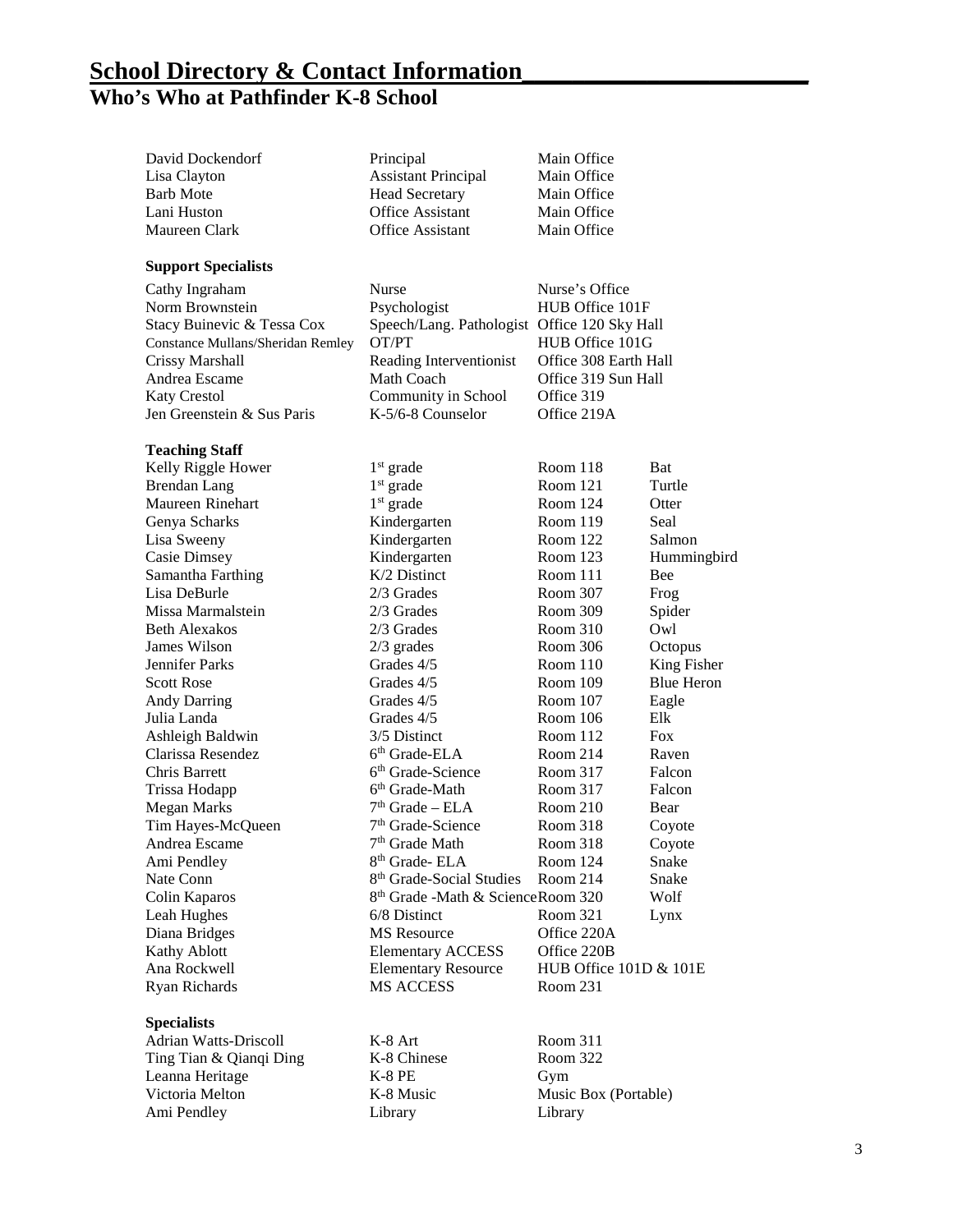**Bee Class Instructional Assistants Fox Class Instructional Assistants** Kirk Reese Jeremy Sheets

**Lynx Class Instructional Assistants ACCESS Instructional Assistants** Sue Bell Dave Rosenbalm Laura Stuhr Heidi Van Brost Christine Heckman Trevor Umetsu

Ngoc Nguyen Juan Juan Liu Dave Stringer Scott Anderson

Jackie Swanson Lisa Books Holly Eckert

Megan O'Brien Lisa Stencel Kathleen Anderson Rebecca Northway

### **Custodians Kitchen Manager**

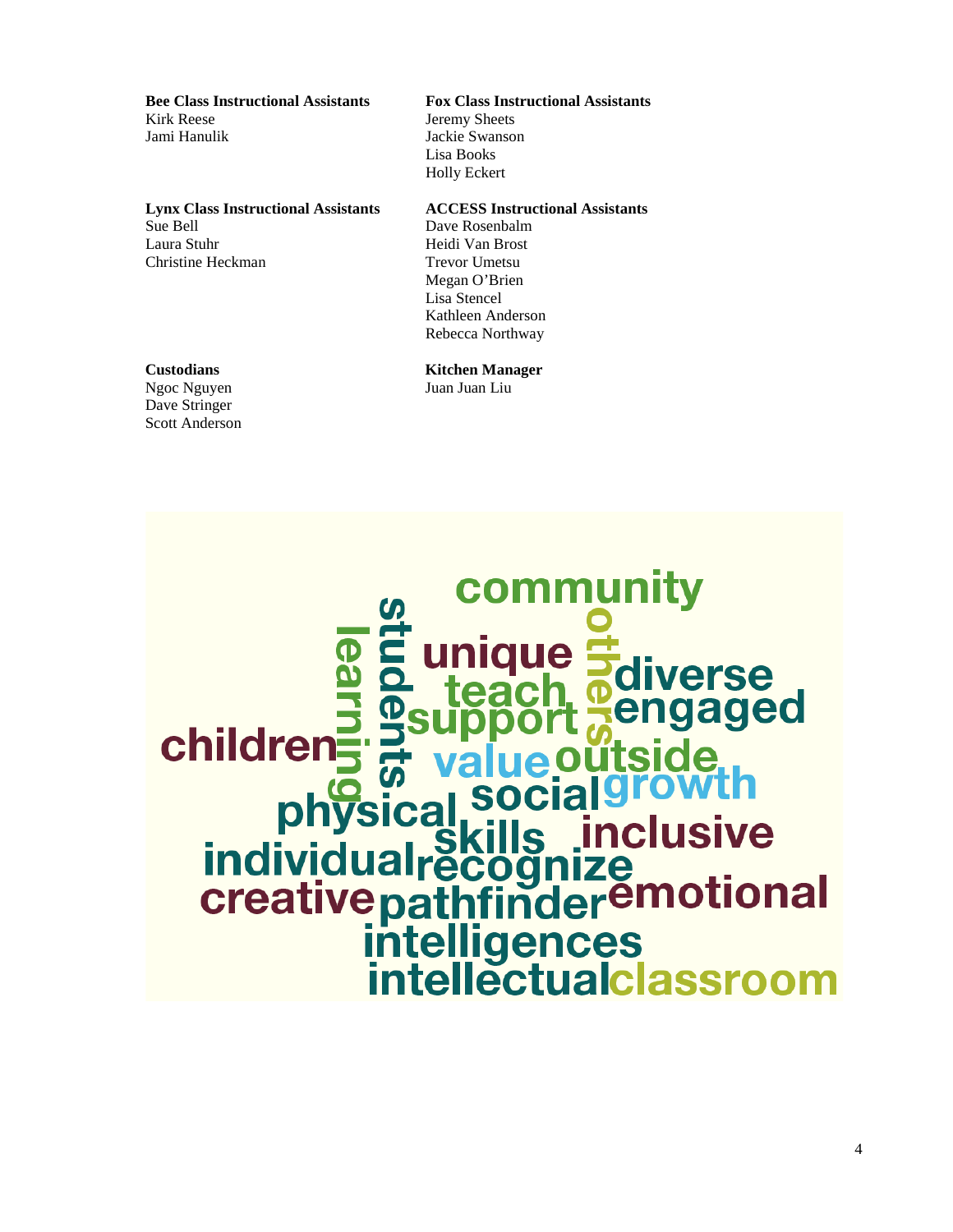### **Telephone**

The school telephones are business phones and should be used by students only in an emergency. **Parents, if you have a message for your child or a go-home change, please contact the school before 2:15 p.m**. You may also send an email message to **Pathfinder.Attendance@seattleschools.org**. If you have ANY questions or concerns contact David Dockendorf at 206-252-9710 (school) or email **ddockendorf@seattleschools.org** For general information or to leave a message please call 206-252-9710. The office staff makes every effort to return calls within 24 hours. **Cell Phones** are not allowed out at all during the school day. If a student brings a cell phone to school for after school

use they must keep it turned off and in their backpack or locker for the entire day. Cell phones that are out, ring during class, or are used during the day will be taken away and a parent must come to school to retrieve. During the school day, school phones must be used to contact your child.

#### **Phone Numbers**

| Seattle Public Schools - School Board Office206-252-0000 |  |
|----------------------------------------------------------|--|
|                                                          |  |
| Student Assignment Services Center206-252-0760           |  |

Please also visit the Pathfinder K-8 website for more information and to stay updated on school news and events: pathfinderk8.seattleschools.org

### **School Schedule & Other General Information\_\_\_\_\_\_\_\_\_\_\_\_\_\_\_\_\_\_\_\_\_\_\_**

### **Pathfinder K-8 Daily Schedule: 2018-2019**

| (Wednesday Early Release – Dismissal at 2:10) |
|-----------------------------------------------|
|                                               |
|                                               |
|                                               |

| $6th - 8th$ Grade Bell Schedule |                             |                           |                            |
|---------------------------------|-----------------------------|---------------------------|----------------------------|
| M, T, Th, F                     | Weds                        |                           |                            |
| $1st 8:55-9:25$                 | $1st 8:55-9:40$             |                           |                            |
| 2nd 9:30-10:20                  | 2 <sup>nd</sup> 9:45-10:30  |                           |                            |
| 3rd 10:25-11:15                 | 3rd 10:35-11:20             | <b>Lunch Schedule</b>     | <b>Recess Schedule</b>     |
| 4 <sup>th</sup> 11:20-12:15     | 4 <sup>th</sup> 11:25-12:10 | 11:05 - 11:25 K/1 Lunch   | $11:25 - 11:45$ K/1 Recess |
| $LUNCH - 12:15-12:45$           |                             | $11:35 - 11:55$ 2/3 Lunch | $11:55 - 12:15$ 2/3 Recess |
| $5^{th}$ 12:49-1:39             | 5 <sup>th</sup> 12:48-1:28  | 12:15 - 12:30 MS Lunch    | 12:30 - 12:45 MS Recess    |
| $6^{th}$ 1:42-2:32              | $6^{th}$ 1:31-2:10          | 12:30 - 12:50 4/5 Lunch   | $12:50 - 1:10$ 4/5 Recess  |
| 7 <sup>th</sup> 2:35-3:25       |                             |                           |                            |
|                                 |                             |                           |                            |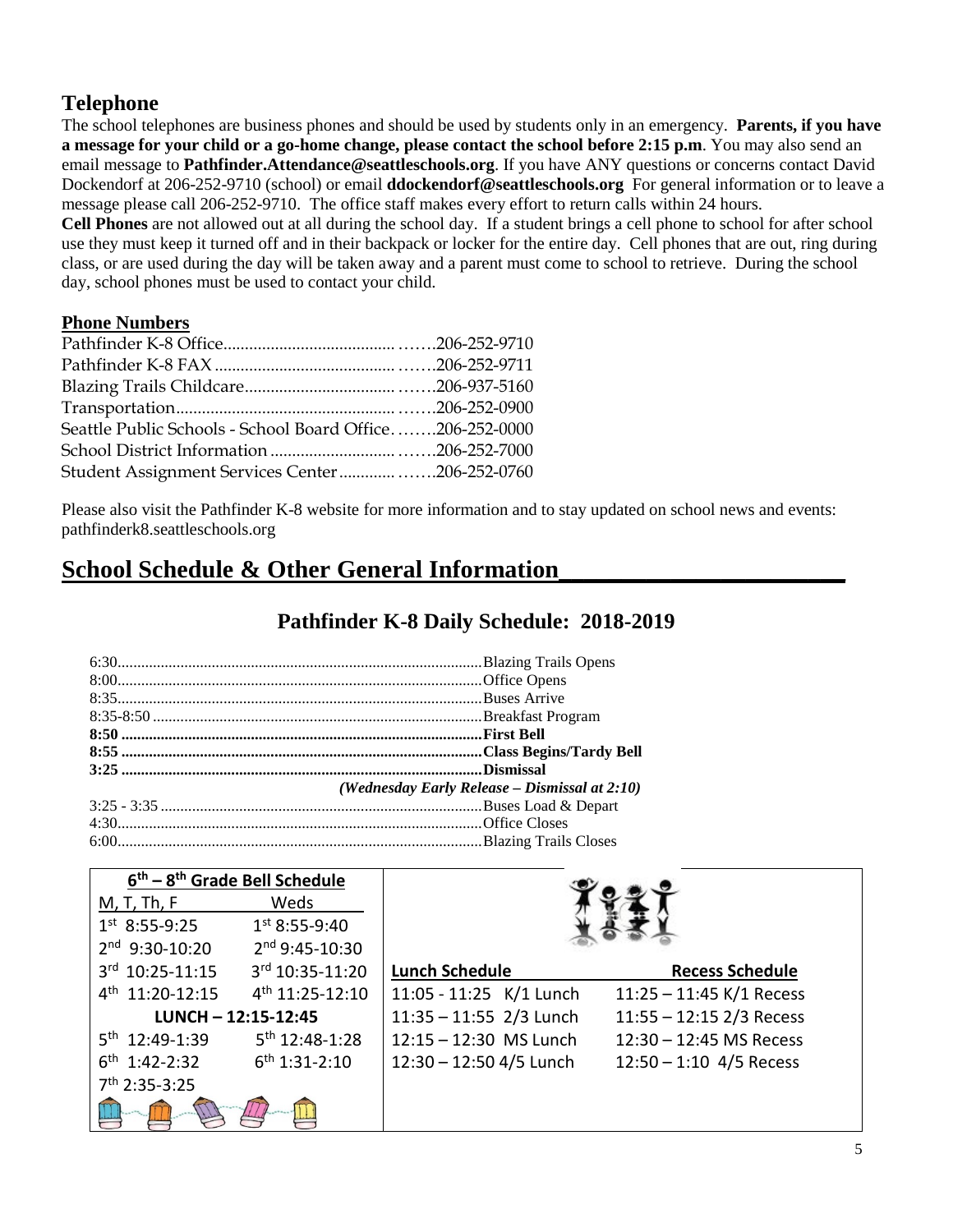### **Lunch & Breakfast**

If your child purchases lunch, please help to simplify the process by sending in a check made out to the *Nutrition Services* for lunches and or breakfast. Our lunch system is computerized and students will be issued a PIN number that tracks purchases. You may pre-pay for lunches, breakfast and milk. Be sure to put your student's name and room number on your check. You may also pay online using PayPams. To sign up for this system you will need to visit the school district's nutrition services website. The cost for Elementary breakfast is \$2.00 and \$3.00 for lunch. The cost for Middle School breakfast is \$2.00 and \$3.00 for lunch. Milk is included in the price of the meal. Milk al-a-cart costs 50 cents.

Applications for **free** lunch are available in the lunchroom or office or you can apply through PayPams online. Even if you do not intend to use free lunch, if you think you qualify, please apply. Increasing the number of eligible students enhances the services we are able to provide as part of the budget given to Pathfinder K-8 by our district is based on this number.

### **After School Arrangements**

To get a bus card to ride a different bus you must have a note or a phone call to the office from a parent. **Please make the request at the beginning of the school day**. No bus cards will be written after 1:00 pm. Students **will not** make after school arrangements during the school day. You may also send an email message to **Pathfinder.Attendance@seattleschools.org**.

### **Closed Campus**

Pathfinder K-8 is a closed campus. Once students arrive, they must remain on campus until they leave at the end of the school day. Our campus is closed to all non-Pathfinder students while school activities and classes are in session – from 7:30 am to 5:40 pm.

### **Recess**

Weather permitting; students are given two recesses a day. Decision to have outside recess during cold weather depends upon the temperature and the wind chill factor. **Always dress your child for outside recess.** Light rain will not warrant an indoor recess. Staff members, playground supervisors and at times volunteers are on the playground during recess. Students will have supervised time in the classroom, auditorium or gym on days when bad weather prevents outside recess. All students should be in a supervised area at recess. Students with medical needs will be allowed to remain in the building during scheduled outside breaks.

## **Academics\_\_\_\_\_\_\_\_\_\_\_\_\_\_\_\_\_\_\_\_\_\_\_\_\_\_\_\_\_\_\_\_\_\_\_\_\_\_\_\_\_\_\_\_\_\_\_\_\_\_\_\_\_\_\_**

### **Reading and Writing**

Pathfinder K8 School teaches literacy – Reading and Writing – through the Common Core State Standards and the newly adopted literacy curriculum; Center for Collaborative Classroom or CCC. CCC provides a year long scope and sequence that includes academic and social/emotional goals.

### *How Can You Make Reading a Family Affair?*

#### **Selecting a Book: Getting the Right One**

- Take a "walk" through the book, looking at pictures and discussing what the book is about.
- Choose a page and have your child read it. If there are many confusing and difficult words and your child does not understand what he/she is reading then the book is too difficult.

#### **Before Reading: Getting a Running Start**

• Find a comfortable place to sit together.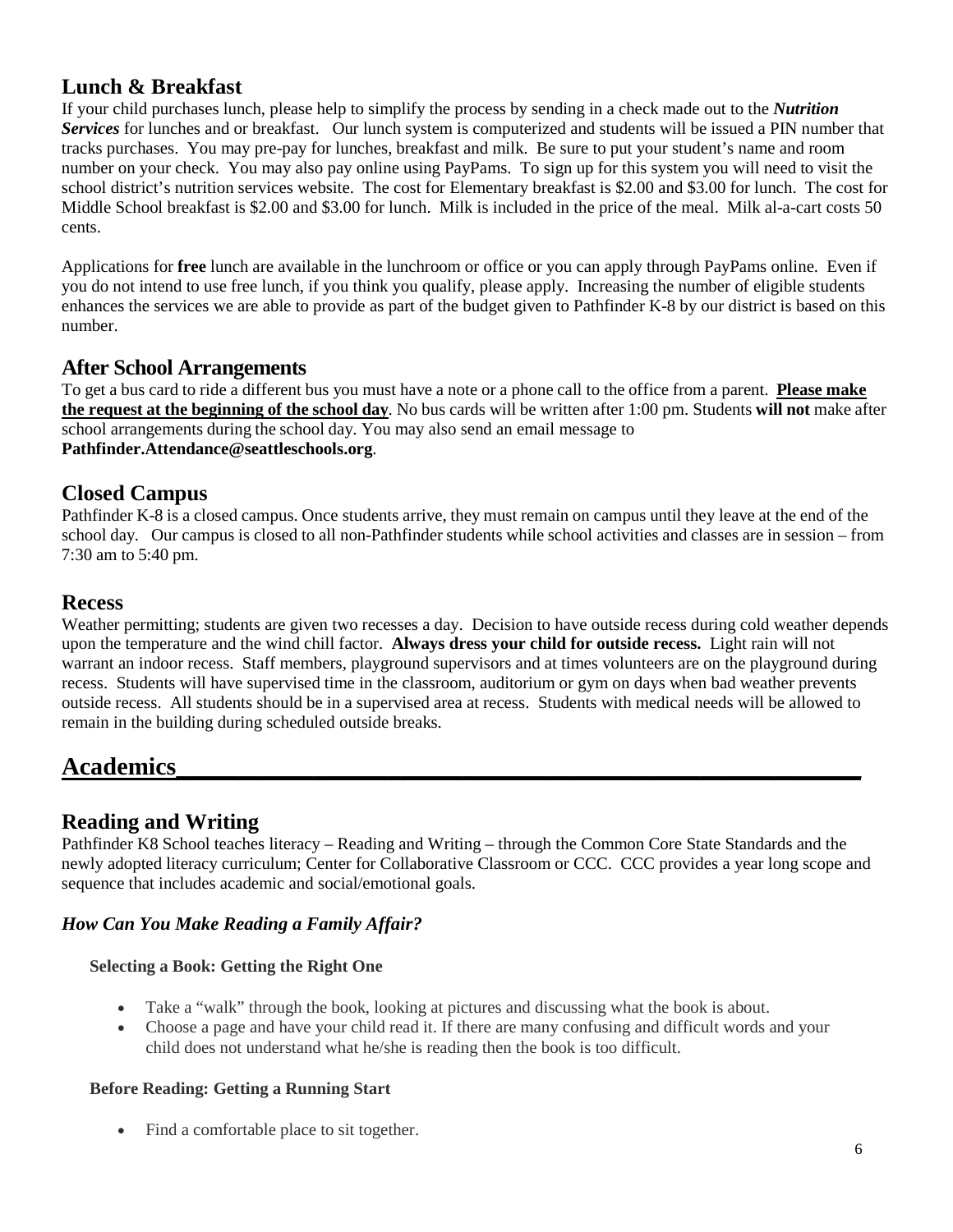- Make real life connections with the book by talking about things your child has done that are similar to those in the book.
- Ask your child what they already know about the topics in the book.
- Ask your child what they think will happen in the book or what they will learn about.

#### **During Reading: Getting the Most from the Book**

- If your child has trouble with a word, do not immediately tell them what it is. Ask them to sound it out, break up the parts of the word, reread the sentence thinking about what word would make sense, or give them clues. To help with understanding action words, act them out.
- Make your child the word solver.
- Stop your child every few pages and ask them to tell you what they have read.
- Have your child reread favorite parts. Have them use different voices for different characters.

#### **After Reading: Getting Beyond the Book**

- If your child has read an informational book, have them share three new things they learned about the topic.
- Have your child share parts of the book that surprised them or made them wonder.
- Reread the book taking on the roles of the different characters. Make it FUN!
- Talk about other books you might get by the same author or on the same topic.

#### **Possible Questions for Fiction**

- Where have you been that is like the setting in the story?
- What is the story mostly about? How do you know?
- What lesson(s) does this story teach?
- Why is the title a good one for this story?
- Tell me the order in which the main events happened in this story.
- What surprised you about the story?
- How is the character's life like yours?
- What questions do you have about what you just read?

#### **Possible Questions for Nonfiction**

- What are three new things you learned from reading this?
- How could you use the information you just read about?
- What surprised you in this book?
- What words are new to you?
- What questions do you have about what you just read?

### **Math**

To be well informed adults and to have access to desirable jobs, our students require a mathematics education that goes beyond what was needed by students in the past. All students must develop, deepen, and sharpen their skills, their understanding of mathematical concepts and processes, their abilities in problem-solving, reasoning, and communication abilities and hone their ability to make sense of and to solve compelling and complex problems. In order for this to occur, rigorous mathematical content must be organized, taught, and assessed in a problem-solving environment. Students' mathematical knowledge must be connected to the ideas and skills found in all grade levels, as well as to real life situations outside the classroom.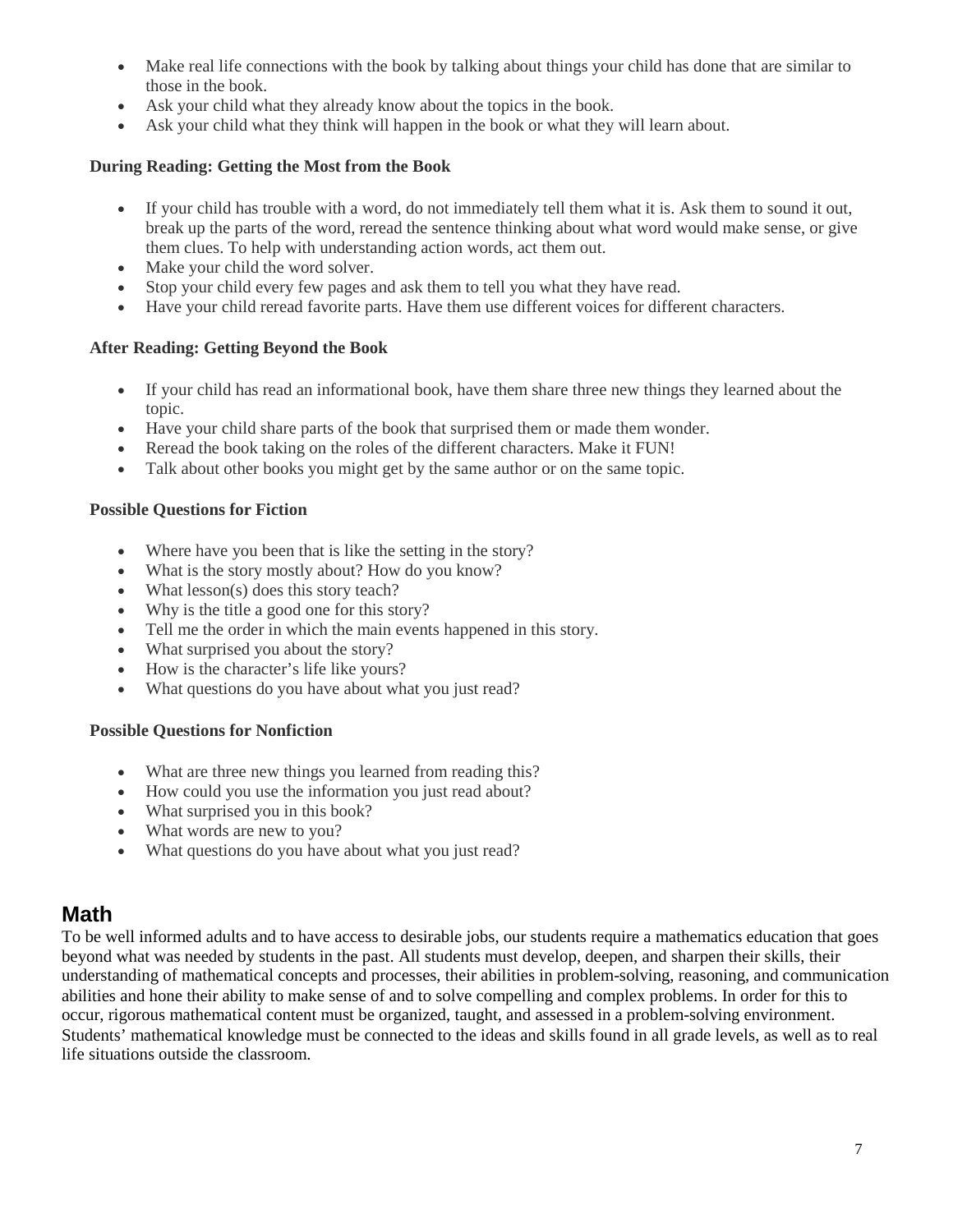Our goal is to equip each of our students with the ability and preparation to meet the mathematical demands presented by college and careers, and to carry their mathematical thinking and problem-solving into multiple learning situations.

### **Science**

Pathfinder K-8's goal is for all our students to be scientifically literate. Our mission is to help all students investigate scientifically in order to construct and acquire conceptual understanding of their world, develop positive scientific attitudes, and become scientifically literate. This is accomplished through a collaborative, interactive, rigorous science program responsive to the needs of diverse learners.

Pathfinder K-8 uses the Seattle School District science kits that are based on national science standards. Since we are a looping, multi-age school we typically use these kits in two-year cycles. Science kits may include the following:

| Kindergarten                                 | 5th Grade                                           |
|----------------------------------------------|-----------------------------------------------------|
| <b>Fabric, Wood, Animals</b>                 | Land & Water, Micro worlds, Models & Designs,       |
|                                              | <b>Space Science</b>                                |
| 1st Grade                                    |                                                     |
| <b>Balls &amp; Ramps, Weather, Organisms</b> | <b>6th Grade</b>                                    |
|                                              | Magnets & Motors, Diversity of Life, Solutions &    |
| 2nd Grade                                    | <b>Pollution</b>                                    |
|                                              |                                                     |
| Liquids, Soils, Balancing & Weighing         | 7th Grade                                           |
|                                              | <b>Energy, Machines &amp; Motions, Catastrophic</b> |
| 3rd Grade                                    | <b>Events, Human Body Systems</b>                   |
| Sound, Rocks & Minerals, Plant Growth and    |                                                     |
| <b>Development</b>                           | <b>8th Grade</b>                                    |
|                                              | <b>Earth in Space, Properties of Matter</b>         |
| 4th Grade                                    |                                                     |
| Circuits & Pathways, Ecosystems, Food        |                                                     |
| <b>Chemistry</b>                             |                                                     |

### **Social Studies**

Pathfinder K-8 students engage in authentic intellectual work by researching events from multiple perspectives, analyzing their findings and developing responses to questions in the context of History, Economics, Geography, and Civics. Students will use reading, writing, and communication skills to create papers or presentations that show their ability to think critically and struggle with complex ideas.

### **Outdoor Education/Camping**

Every year Pathfinder K-8 students engage in outdoor education through field trips and camping. Our goal is to create camping trips that foster community, vivid nature experiences, responsibility, skill building and plain old fun!

Students K-8 experience camp at their developmental level. Kindergarten and 1<sup>st</sup> grade typically stay close to home; Camp Long or a Friday overnight at school with parents. 2<sup>nd</sup> and 3<sup>rd</sup> graders cabin camp for three days at Camp River Ranch in Carnation.  $4<sup>th</sup>$  and  $5<sup>th</sup>$  graders begin tent camping twice a year in the fall and spring.  $6<sup>th</sup>$ grade students journey to Goldendale to use the largest public telescope and to visit Mary Hill Museum as a culminating event for their space expedition. Our  $7<sup>th</sup>$  graders camp and  $8<sup>th</sup>$  graders tent camp.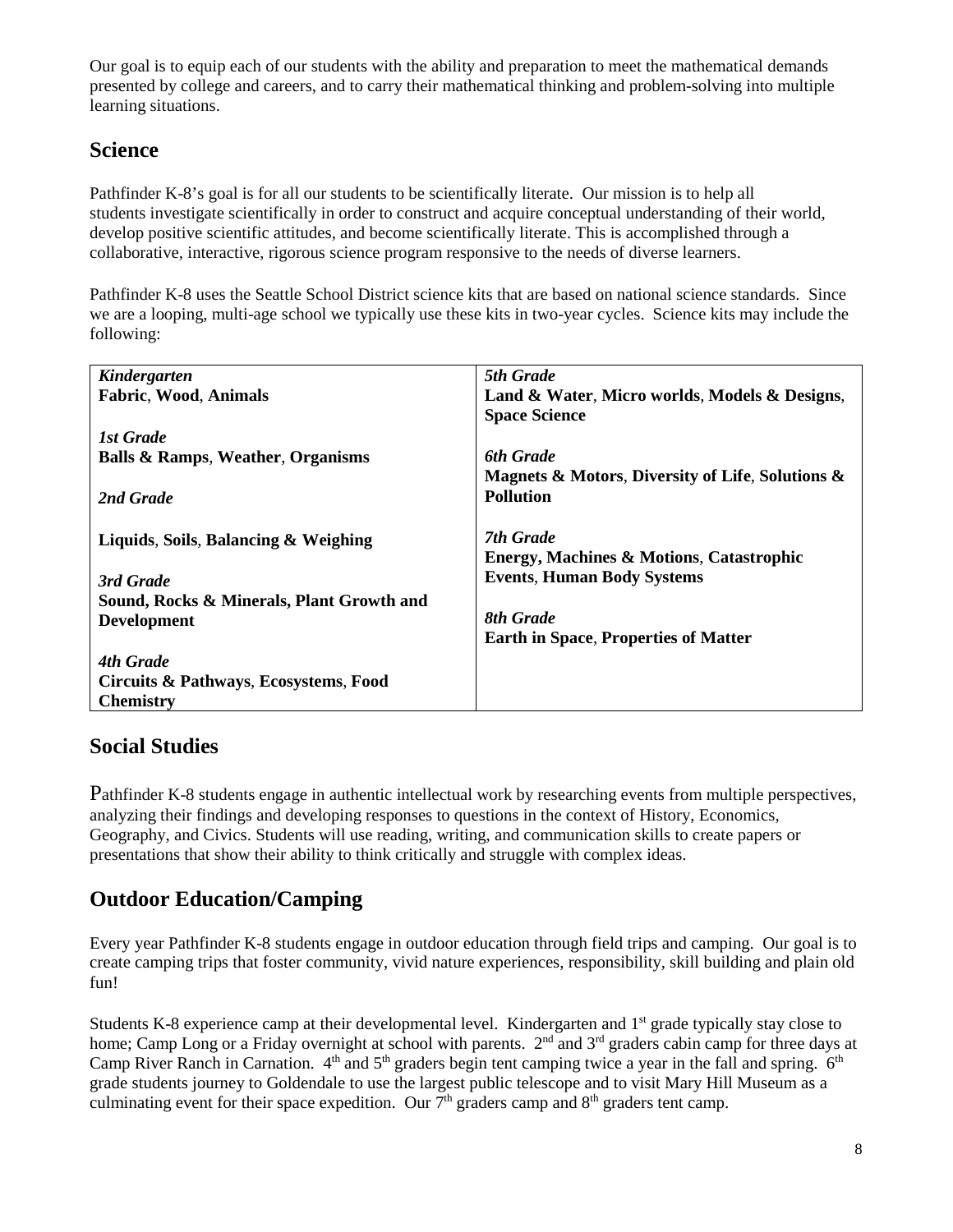Each year our PTSA sells wreaths to make money for our outdoor programs. You can participate by making/selling wreaths and by chaperoning camping trips.

### **Expeditionary Learning**

The Expeditionary Learning model has been in place at Pathfinder for over 15 years. While expeditions are multidisciplinary, typically the expedition has a social studies or science.

#### *Learning Expeditions ask students to*:

- View issues and problems from a variety of perspectives.
- Look for evidence and evaluate for bias.
- Draw upon prior knowledge.
- Examine, analyze, and investigate relationships between different ideas, people, events and concepts.
- Connect what they are learning to the real world.

#### *The main components of a Pathfinder expedition;*

- **Big Idea/Big Question**: What big idea are the students going to grapple with, and why is it important for them to do so?
- **Guiding Questions**: three to five questions that "probe deeply and challenge students to think critically, and that asks students to explore important ideas, problems and methods of inquiry that lie at the heart of a discipline, or a domain of knowledge." Guiding questions should be open-ended and meaningful (or can be made meaningful) to students.
- **Learning Goals**: At the end of the expeditions; What will the students know/ What will they be able to do/ How will it change them?
- **Kick-Off Activity:** An event that clearly starts the expedition for the students.
- **Culminating Event**: An event where students can share and explain their work to an audience.
- **Project Work**: Students have choice in determining and shaping projects. Projects allow for an application of previously learned knowledge and skills. Projects allow for students to use multiple intelligences.
- **Interdisciplinary Activities**: An expedition includes multiple disciplines (reading, writing, math, science, social studies, art, music, etc.)
- **Fieldwork**: Field trips, artists-in-residences, experts, community resources.
- **Service Learning**: This is a time for the students to give back to the community as a whole. The teachers might plan the service component out ahead of time or they may include students in the planning process. The service might be in house, doing service to make our school a better place, or it might be to serve some part of the community.
- **Reflection:** A built-in time for students to reflect on what they have been learning/doing, either orally or written.
- **Assessment**: A way for the teacher and students to assess the learning goals.

## **Academic Intervention\_\_\_\_\_\_\_\_\_\_\_\_\_\_\_\_\_\_\_\_\_\_\_\_\_\_\_\_\_\_\_\_\_\_\_\_\_\_\_\_\_\_\_\_\_\_**

### **Special Education**

Special education can include a range of support services, depending on the special needs of the student. Support services may involve physical assistance and therapy, counseling and psychotherapy, modified learning environments and assistive learning devices, educational and psychological assessments, and behavioral modification techniques.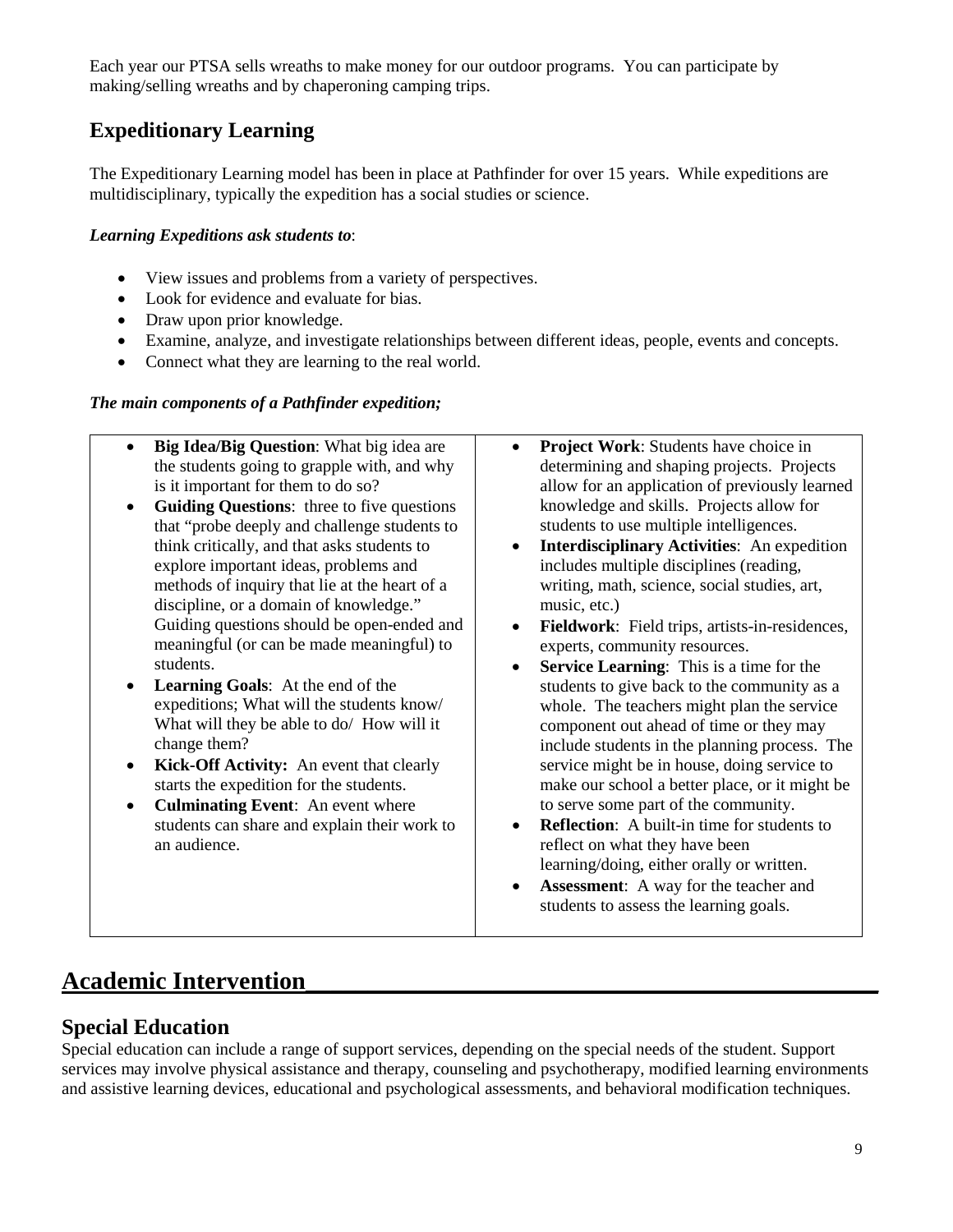In order to qualify for special education a child must be diagnosed as having a disability and the disability must be found to "**adversely affect educational performance**" so as to require special services.

At this time Pathfinder K-8 has several Special Education programs; three self-contained classrooms for students with Autism Spectrum Disorder, one program referred to as ACCESS for students who have more intense special education needs and are in the typical classroom, and our resource room that serves children typically through pull-out.

#### **Learning Assistance Program**

The Learning Assistance Program or LAP is targeted to students who are below grade level in reading. Due to the limited funds for this program students are chosen by teachers and those students receive additional tutoring during the school day. This is done by trained tutors or a certificated teacher. Classroom teachers will notify parents of children who are receiving LAP services.

### **Student Intervention Team (SIT)**

When a student is experiencing difficulty in school, it is necessary to identify the cause and provide appropriate intervention strategies as early as possible. In order to accurately assess the problem, it is important to gather as much data as possible and seek input from individuals with knowledge about the student before making a determination to implement a particular program or strategy. This is done through our Student Intervention Team or SIT. Pathfinder K-8 School's SIT process is a general education process. It is our mission that through SIT, students are able to receive the intervention and support needed to be academically, socially, emotionally successful. Typically SIT meets once a week to process referrals made by teachers and parents. SIT is made up of a school administrator, school counselor, school psych, classroom teacher and parents. SIT looks at who the student is as a learner and provides recommendations to how the student could be supported. Support may include a request for an academic evaluation done at the school, school tutoring, or an outside medical evaluation.

### **Student Placement\_\_\_\_\_\_\_\_\_\_\_\_\_\_\_\_\_\_\_\_\_\_\_\_\_\_\_\_\_\_\_\_\_\_\_\_\_\_\_\_\_\_\_\_\_\_**

### **Class Placement Policy and Procedure**

A great deal of thought goes into placing children in classes each year. The process is also time consuming, as teachers focus on each child's needs. Every effort is made to place each child in a learning environment where they will be the most successful. This learning environment incorporates several factors. This policy goes to great lengths to inform parents of the placement procedures already in place at Pathfinder K-8 School and addresses parent's questions regarding the procedures.

#### *How are children placed in classes?*

1. Every April and May, teachers reflect about the students in their classes. They think about several qualities, such as academic skills, social skills, talents and special needs. They make notes about many things they have learned about their students during the year.

2. Teachers meet with the other teachers at their grade level and make out new tentative class lists. Teachers must make sure that each new class has:

- \_ a balance of boys and girls
- \_ a balance of academic ability
- \_ a balance of ethnic diversity to promote multi-cultural understanding
- \_ socially balanced groups to reduce peer conflicts
- \_ equal portions from existing classes, so new friendships can be formed
- \_ a balance of different learning styles

3. Next, all specialist teachers have an opportunity for input into these class lists. The art,

music, physical education, librarian, speech therapist, and special education resource teachers may add any pertinent information about a child that will influence placement.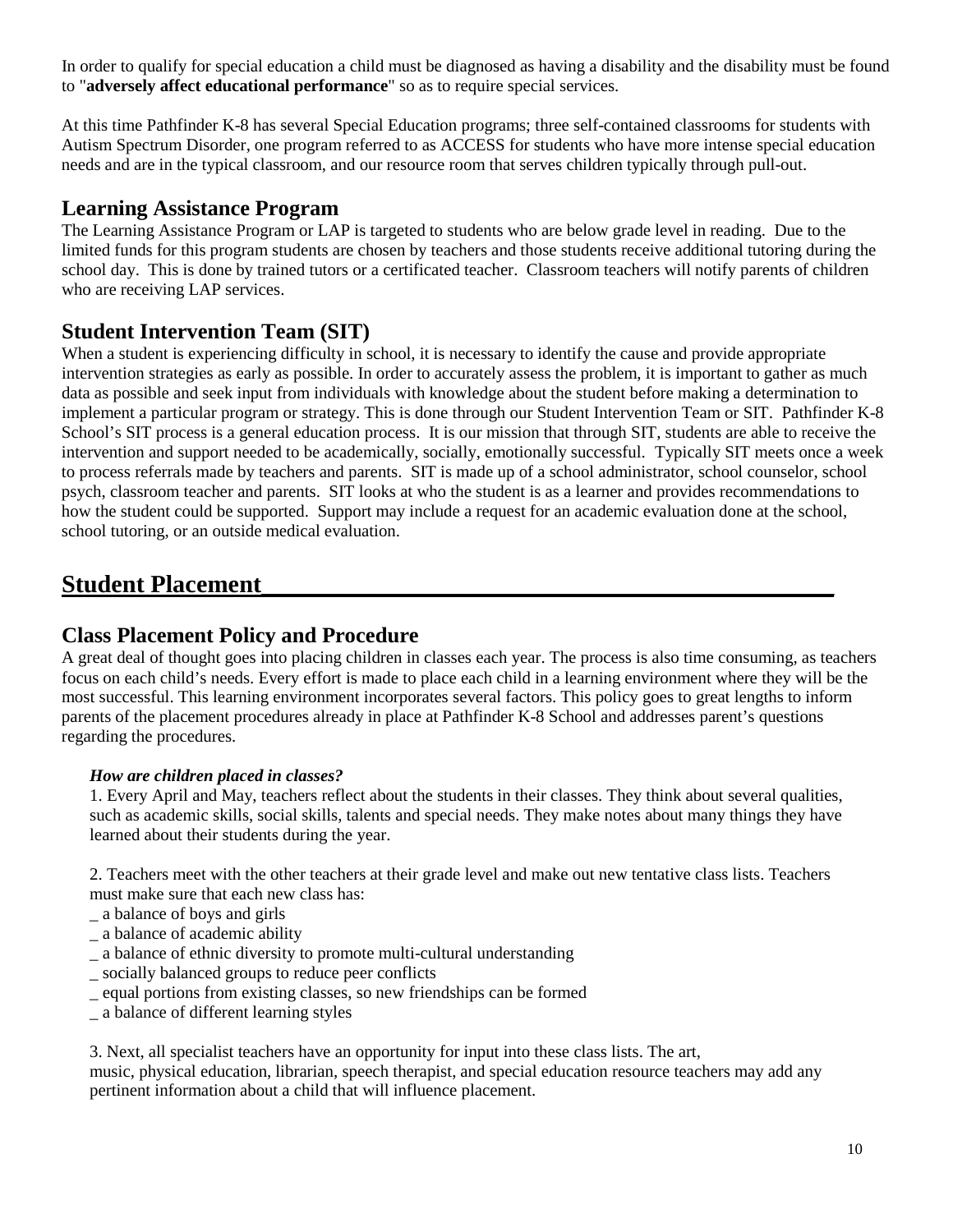4. In a May Hotsheet, parents are informed that we are starting the process and are given the opportunity to send any additional information about their children for the staff to consider. **Parents must do this in writing by using the form provided by Pathfinder staff. The form must be turned in by May 18th.** The Administrator will review this information on or before May 30.

5. In May, teachers at the next grade level can review placements to give any information they might have about placement.

6. The Administrator will review the tentative class lists and will meet with the teachers to give any other input about children. Throughout this process, changes and adjustments are made. Each time a change is made, it can cause a chain reaction of other changes. Because of all of the factors mentioned above, **the final decision on student assignments needs to rest with the school staff and Administrator**.

#### *When will I know my child's placement?*

Parents of children in grades K-8 learn of their child's placement when they get a mailing from the school approximately two weeks before the first day of school. **Children will be given the grade, room and homeroom teacher assignment.** New students are not placed until later in the summer.

#### *Can I request a particular teacher for my child either in writing or through discussion with my child's present teacher?*

**You may not.** Teachers know their colleagues well and make sound professional judgments about trying to match teaching and learning styles between teachers and students. As stated earlier, parents may have reasons for their child to be in a particular class, but do not realize that the school district must look at multiple factors regarding classroom placement

#### *Can I request my child's placement with another child's in the classroom? Or, can I request my child NOT be placed with another particular child?*

We find that children placed with "best friends" usually will work and play exclusively with each other, and this does not promote the social interaction we try to foster. However, we also try to make sure every child has some "support" from other children in class placements. We also find, young children change "best" friendships often, as parents well know. If your child is having repeated difficulty with a student in his/her class, you will need to inform the teacher and Administrator so problem solving can take place. This is the aspect of the school experience where we all learn to function socially with **all** kinds of people. In the process we outlined above, we do try to separate the most non-constructive relationships, as best we can.

#### *Do teachers request certain student placements into their classes?*

No. **Teachers are concerned about their class balance.** Teachers want their colleagues to have successful years with their students and parents. Teachers are expected to be able to meet the needs of a variety of students and adapt to changes from year to year just as the students do.

#### *We really like the teacher one of our children had. Now our other child will be entering that grade. Can we assume our second child will get that teacher?*

Not necessarily. When a teacher changes grade levels, sometimes that teacher takes some or all of their students on to the next grade. This rarely happens. Just as we expect all of our children to adapt to changes from grade to grade, we expect all of our teachers and parents to adapt to changes from grade to grade as well. New relationships are constructive and help us grow. Children are all different and may respond better to different teachers.

#### *When I get my child's class assignment, can I request that it be changed?*

You may talk to the Administrator about your concerns and be assured that those concerns will be shared with the teacher so your child's anxieties will be addressed. Teachers are expected to have the skills to help children adjust. **We rarely change an assignment, because it can cause a chain reaction within the class balance that would be unfair to many students within the group.** While we feel we consider the individual child during the placement process, parents must realize that their child is part of a complex equation in school placements.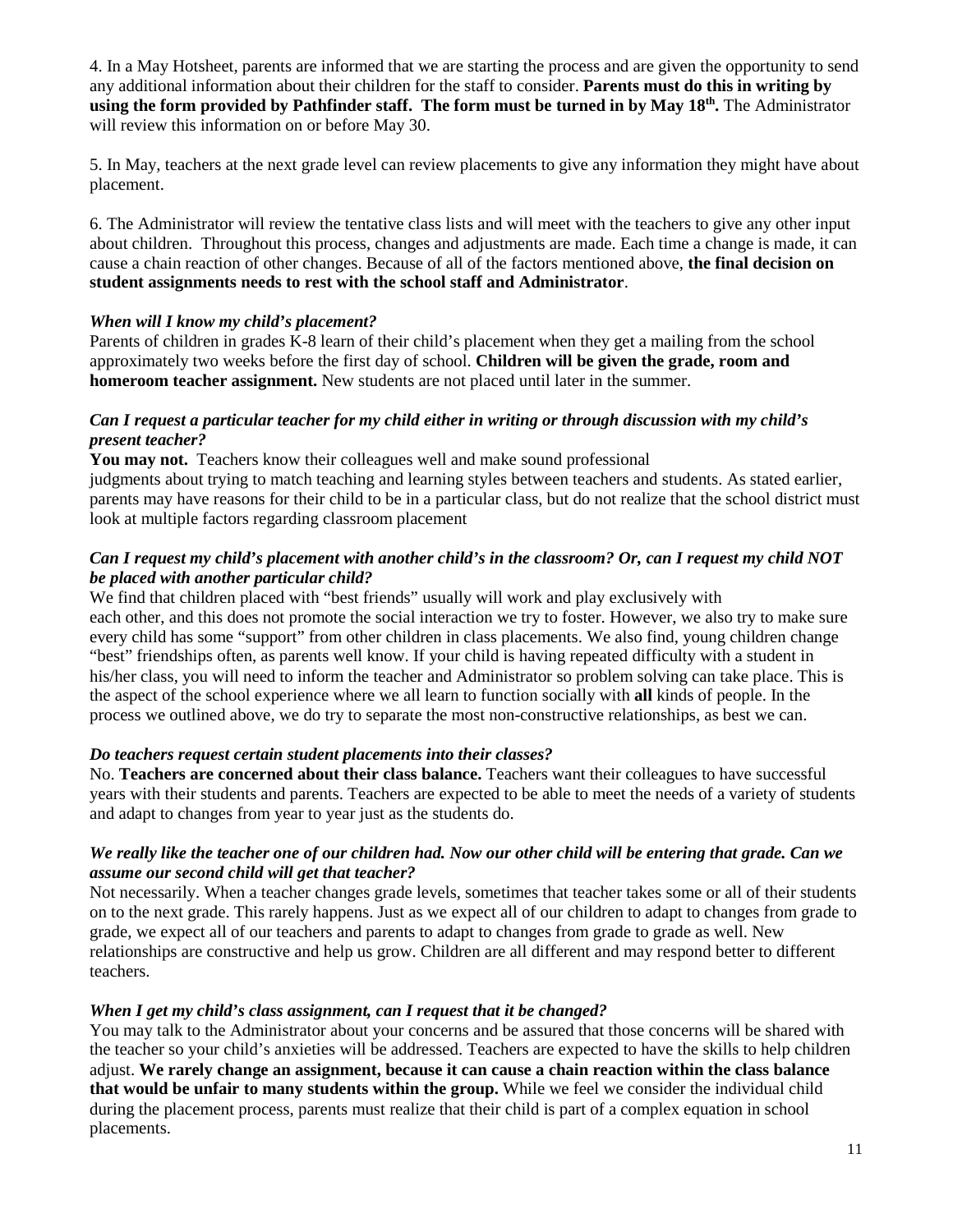#### *What if my child is having difficulty in his/her new placement after school has started? Can we request a change then?*

We will do everything we can to problem solve in other ways first. Parents need to talk to the teacher and the Administrator immediately, so the child's needs may be addressed. Teachers, just as much as parents, want their students to be happy and productive in school. Tell us the problem, and we will try to work it out together.

### **Middle School Math Placement**

Every middle school student attending Pathfinder K-8 School will have access to mathematics courses at their math level. The focus of this policy is the placement and movement of students through the math curriculum during the elementary and middle school years.

#### **Placement Tools**

Student placement will be decided by school administrators using a combination of the following criteria to develop a math profile.

- **District Math Assessment -Measure of Academic Progress (MAP)**
- **State Assessment – SBA**
- **Report card information**
- **Teacher observations**

#### **District Math Assessment**

District Math Assessments are designed to provide feedback to students, teachers, and parents on how students are learning and growing.

The MAP test is administered to all students in Kindergarten to 8<sup>th</sup> grade at least two times a year. Tests are typically administered in January and May of each school year. Test results are available within two days of taking the test. The MAP gives students a percentile score or where they fall in relation to the national norms. It also provides a score that shows student grown in math throughout the year.

#### **State Assessment**

Washington's mandated assessment, the SBAC, is given to  $3<sup>rd</sup>$  to  $8<sup>th</sup>$  grade students during the months of March to May of each academic year. Results are typically available with report cards.

The SBAC measures student learning of skills and knowledge important to student success in school and life. Teachers use SBAC results to improve teaching and to do a better job of meeting every student's academic needs

#### **Report Card Information**

Pathfinder K-8 School uses the report cards provided by the Seattle School District. Report cards are designed to provide parents, students and with information that communicates the level of learning that students achieve in their classes/subject areas and how that level relates to State and District Standards.

#### **Teacher Observations**

Teacher insights related to student learning behaviors, styles and needs are important in making placement decisions. Appropriate placement requires information about the daily behaviors of students that influence their performance and learning.

#### **Math Placement**

#### **Students Currently Enrolled in Grade-level Math:**

- In general, students in grade-level math will move on to the subsequent grade-level math course the following year.
- Students who consistently demonstrate mastery of standards above their current grade may be considered for placement into a level of math above their chronological grade-level. Pathfinder administrators use the criteria described above to make all final placement decisions.

#### **Middle School**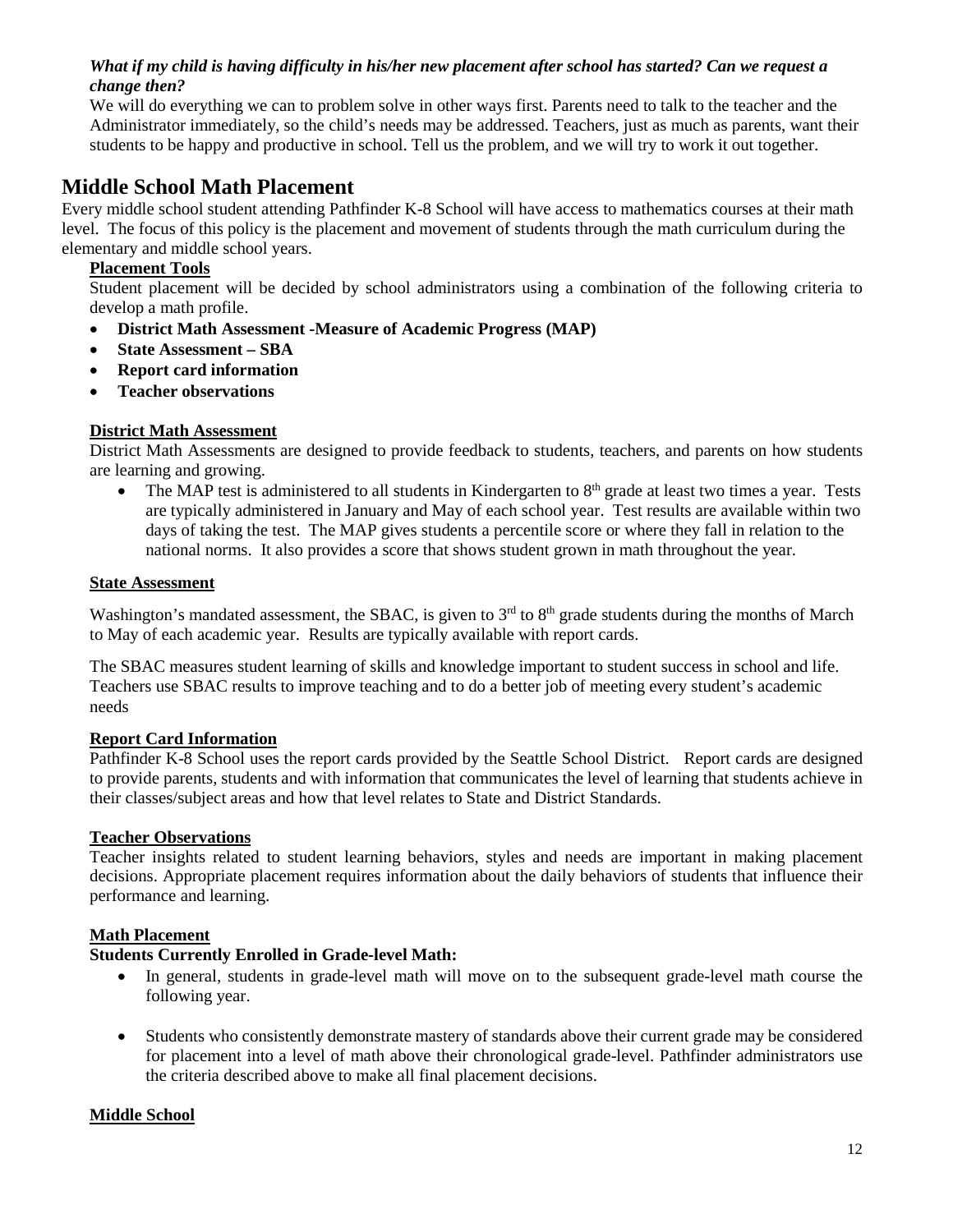The math acceleration criteria for students moving into grades 6<sup>th</sup>-8<sup>th</sup> is the 80<sup>th</sup> percentile on the MAP, math MSP score(s) of high Level 3 or a Level 4, report card information, parent support and observations from the student's teacher. In addition, each year the Seattle School District provides our school with placement recommendations.

#### **Students Currently Enrolled in Accelerated Math Classes**

In general, students in an accelerated-level math will move on to the next accelerated-level math course the following year

Students must maintain a passing grade (C or better) and show appropriate math performance behaviors to remain in the Accelerated Math Program. Some of the habits-of-mind that accelerated students need to demonstrate include completion of nightly homework, self-advocacy in understanding concepts, mastery of concepts with fewer repetitions, and the willingness to challenge themselves and their math ability. Parents of students who do not maintain these levels of performance will be contacted by the teacher to discuss how to support the student

Students who are not able who are not able to meet appropriate levels of performance and have received counseling from the teacher may be reviewed by school administrators. In consultation with the student, parents, and teacher, the school administrators will determine the appropriate math placement of the student

### **School Rules & Expectations\_\_\_\_\_\_\_\_\_\_\_\_\_\_\_\_\_\_\_\_\_\_\_\_\_\_\_\_\_\_\_\_\_\_\_\_\_\_**

### **Attendance:** *How to decide if your child should come to school and what to do about it*

*Please call the school in the morning at 206.252.9712 if your child will be absent* (by 9:30 a.m.). If you don't phone in, the attendance secretary will call your home to assure your child's safety. If no contact is made with the school, please send a note with your child when they return to school.

If your child has been ill during the night, he/she should have a normal temperature for 24 hours before returning to school. Sick children do not belong at school, for their health and that of those around them.

#### *When to stay home***:**

- Vomiting or diarrhea.
- When the child is feeling miserable; in consideration for his/her comfort, and the health of others, keep him/her home.
- Rash of an unknown origin. Find out what it is and, if it's contagious, be sure it is treated before your child returns to school.
- Hacking, frequent cough. It can be exhausting for a sick child. While they're coughing, they're not going to get much out of school. The noise will also be disruptive to the rest of their class.

*When you are late***:** Check in at the main office if you are arriving late to prevent an unnecessary call to your home**.**  Your child needs to go to the office and receive a tardy slip to let the teacher know that the office has corrected attendance for the day.

*When your child needs to leave school early***:** If you need to take your child out of school early, please be sure to go to the main office to report your intentions, ideally a note should be sent with your child in the morning so the teacher can better plan. Sign the early dismissal list located in the notebook on the office counter. The office will call the classroom to request the child come to the office to meet you.

The most important reason for maintaining school attendance is the child's educational experience. Both student and teacher suffer difficulty when there has been a lapse in attendance for even one day. The student may miss information and/or the teacher may have to take time from others to catch the child up.

#### *Attendance: Why you should notify the school about attendance issues (The Legal Part):*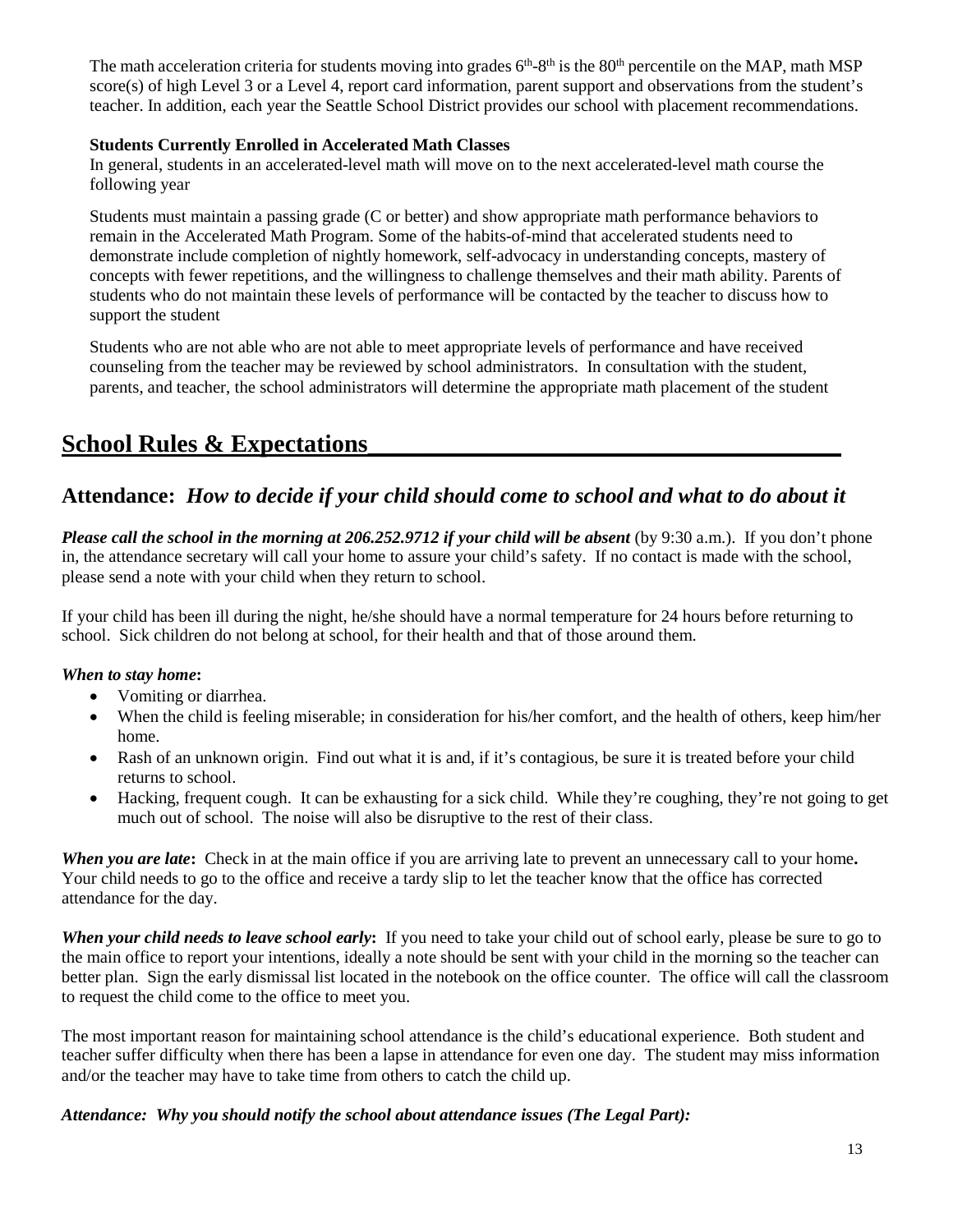Washington State Law (RCW 28A.225) requires children 6 years old to 18 years old to attend school on a regular basis. It is extremely important that each parent take the responsibility of notifying the school when your child will not be in attendance. There are two types of absences, excused and unexcused. Your child's unexcused absences could result in a court hearing and even monetary penalties to you.

#### *Excused Absences***:**

#### **Unplanned:**

When your child's personal illness or injury, or the illness, injury, or death of a family member prevents your child from attending school, *please call the school at 206.252.9712 as soon as possible under these circumstances.* 

#### **Planned:**

When your child has a medical or dental appointment or a religious event that will cause the student to miss school *please submit a request, in writing, to the principal (via the office) at least three school days before the start of the absence.* 

\*\*An absence note should include the student's name, room number, date(s) of the absence, and **REASON** for the absence.

#### *Unexcused Absences***:**

All other absences are considered unexcused, including student or parent oversleeping, student missing the bus, transportation problems, student needed for babysitting, etc. The Principal will write attendance agreements, conduct parent conferences and/or file a truancy petition if absences become chronic.

Vacations and trips are not excused when school is in session. Families should plan vacations and family travel for times when schools are not in session. Extra days before or after school holidays are not excused, including trips out of the state or out of the country.

#### *The final decision (if an absence will be excused) rests with the Principal*.

### **Tardies**

Please make sure your child is at school on time (in his/her seat by 8:40 am). When children come to school late, it is disruptive to the whole class, it causes extra work for the office and it is hard for your child to keep up with the class. If there are issues that keep your child from getting to school on time, please call the school office and we will do our best to help you resolve those issues. We have a Tardy Policy and you will be contacted by the principal if persistent tardies occur.

### **Parking**

Please do not park in the bus-only loading zone located directly in front of the school. Drop-off area is the first part of the bus zone. Please have students ready to leave car at drop-off. This will help us control traffic. For the safety of our children, please have students exit the car on the sidewalk side.

The upper parking lot directly in front of the school is open and available to staff, parents and visitors. The lower parking lot is also our main large bus drop-off and pick-up zone. Parking is only available in the middle of the lot during school hours. The outside curb spaces are reserved for buses during the school day.

#### *All parking designated parking spaces in both lots are open for evening and weekend events. The lane directly in front of school is a fire lane and when buses are not present there continues to be no parking available.*

### **Visitors**

Parents are encouraged to visit their child's classrooms. Please check with your student's teacher for the best times. *Report directly to the main office* when you arrive at school and sign the "Visitor's" notebook, receive a visitor or volunteer sticker and then proceed to the classroom or other work area. If you would like time to discuss your child's progress or have questions or concerns, please make an appointment with the teacher, or request a call home. Please do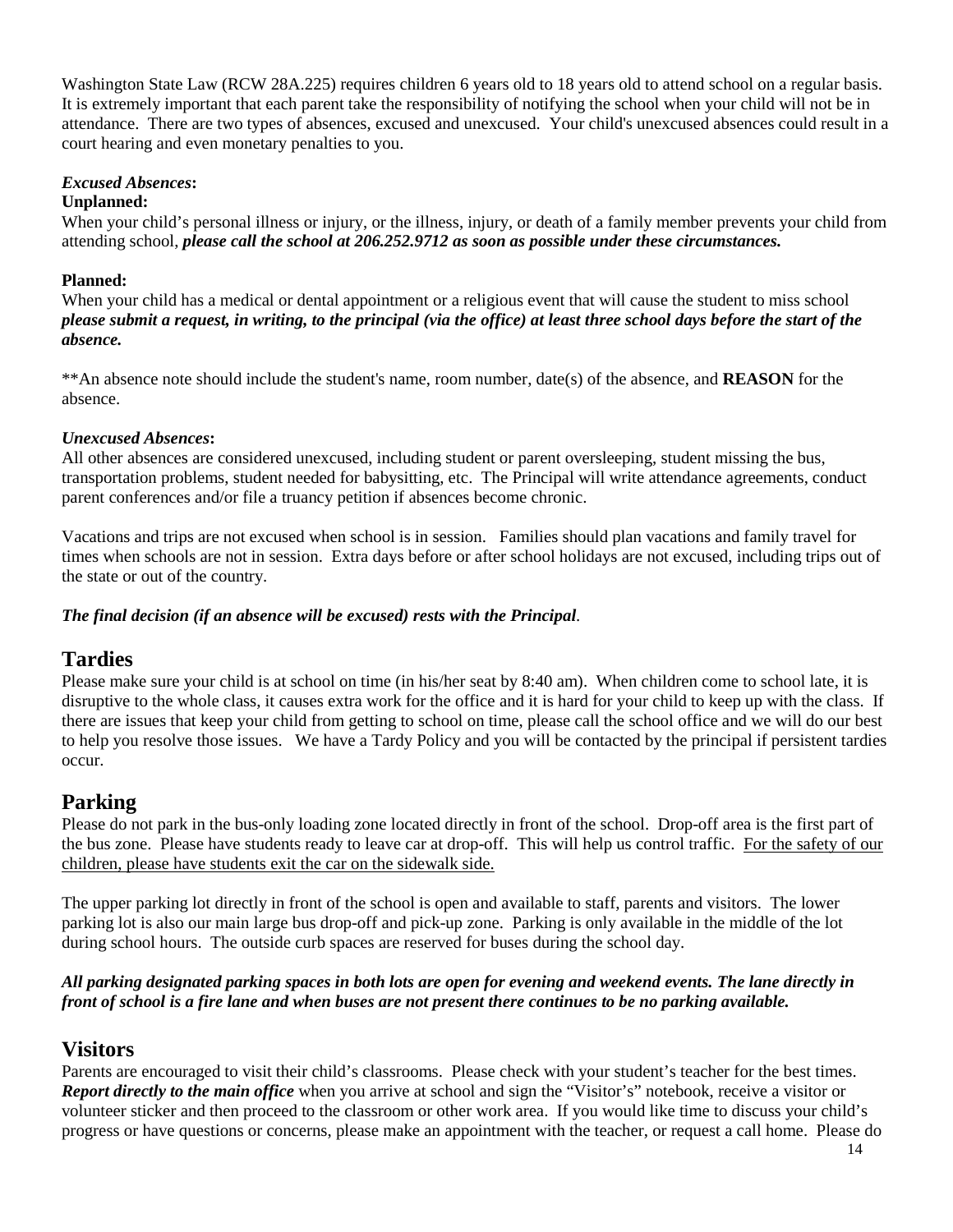not discuss your child's progress with the teacher when you are volunteering. Student visitors are not allowed on campus without making prior arrangements with the principal.

### **Behavioral Expectations**

A strong partnership between staff, students, and parents and/or guardians is essential for the social, emotional, physical, and spiritual growth of each child at Pathfinder K-8.

- *Students have the responsibility to self -correct his/her behavior with the staff/teacher and/or administrative staff. When behavior issues are presented parents are expected to partner with the school to support his/her child.*
- *The school wide expectation is that all children will be RESPECTFUL at all times and honor the "We All Belong" philosophy throughout the school campus.*

Pathfinder is a learning community where everyone has the right to feel safe, valued, respected, and part of a multicultural community.

| <b>Hallway Expectations</b>                                                 | <b>Bathroom Expectations</b>                                                                            |  |  |
|-----------------------------------------------------------------------------|---------------------------------------------------------------------------------------------------------|--|--|
| Use quiet voices                                                            | Keep the bathroom clean and dry.                                                                        |  |  |
| WALK!                                                                       | Use the bathroom for its intended purpose.                                                              |  |  |
| Stay to the right                                                           | FLUSH!                                                                                                  |  |  |
| Appropriate language                                                        | Respect privacy—1 person per stall and no                                                               |  |  |
| One hand on the rail and feet on the floor<br>when using the stairs         | peeking.<br>Quick and Quiet                                                                             |  |  |
| Stay on the stairs and leave the carpet for                                 | Wash hands. (scrub, rinse, dry)                                                                         |  |  |
| seating                                                                     | Report problems to a teacher.                                                                           |  |  |
| Rails are for safety                                                        |                                                                                                         |  |  |
| <b>Black Top Expectations</b>                                               | <b>Big Toy Expectations</b>                                                                             |  |  |
| Tag is a fun game to play here                                              | Slide down the slide                                                                                    |  |  |
| Picnic tables are for sitting-do not stand or<br>$\bullet$<br>climb on them | One way on the monkey bars                                                                              |  |  |
| No climbing on the poles<br>$\bullet$                                       | Take your tag game to the black top<br>٠                                                                |  |  |
| Follow the appropriate rules for basketball and<br>other organized sports   | Keep the wood chips where they need to be—<br>throwing wood chips or digging in the<br>no<br>wood chips |  |  |
|                                                                             | Sit on the benches                                                                                      |  |  |
| <b>Lunchroom Expectations</b>                                               | <b>The No List</b>                                                                                      |  |  |
| Stay in one spot—once seated that is where                                  | No play fighting                                                                                        |  |  |
| you stay                                                                    | No Hitting                                                                                              |  |  |
| Use quiet voices                                                            | No Kicking                                                                                              |  |  |
| Eat your own food—no sharing                                                | No Tackling                                                                                             |  |  |
| WALK!!                                                                      | No Swearing                                                                                             |  |  |
| Include everyone—treat people nicely and<br>with respect                    | No Name Calling                                                                                         |  |  |
| Clean your spot and wait to be dismissed                                    | No Excluding                                                                                            |  |  |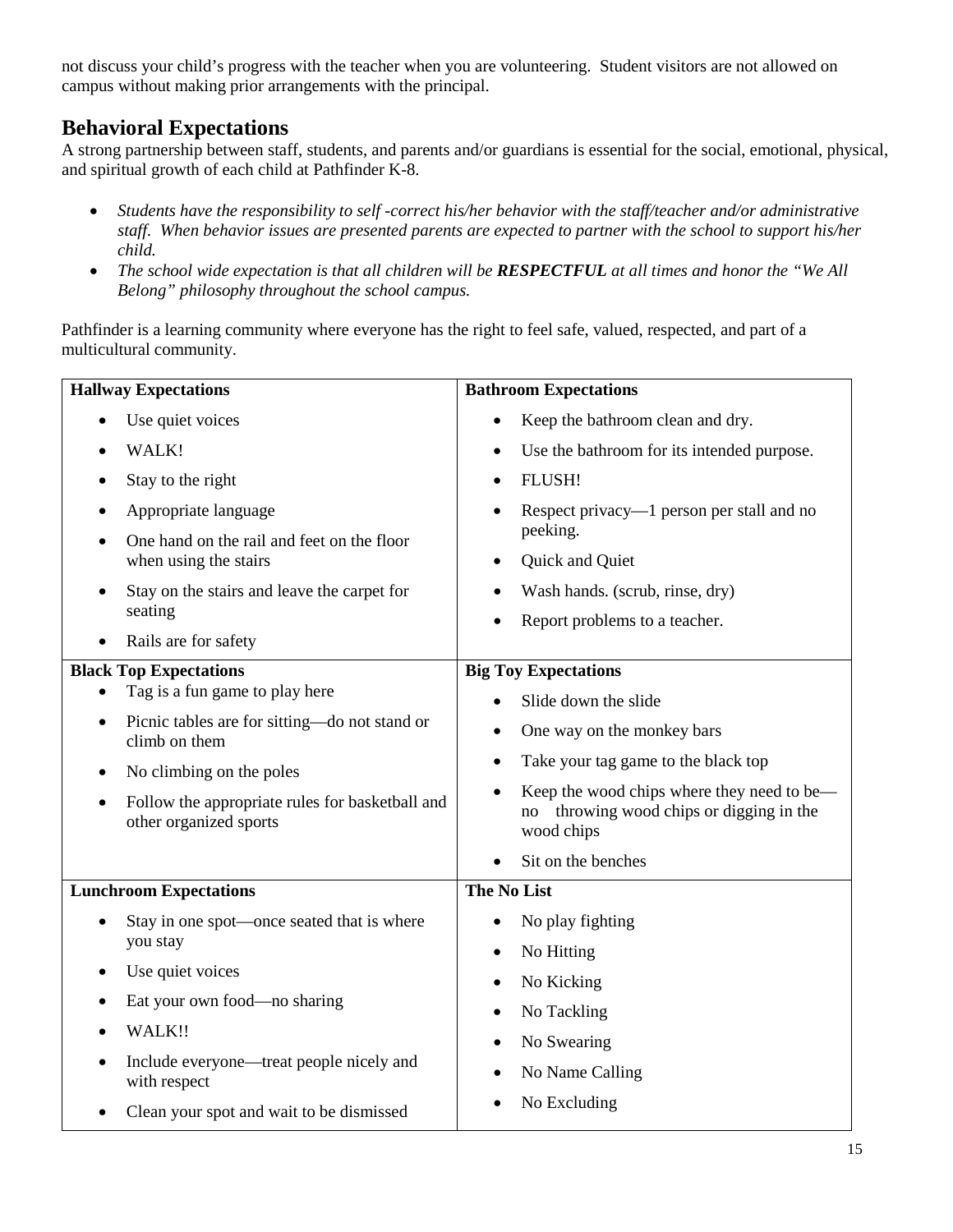• Respect the Green Team—use garbage/recycle/compost correctly

### **Dress Code**

While we recognize the choice of attire and grooming are matters of expression and are subject to fashion and current fad, any article of clothing or manner of hairstyle or make-up that interferes with the educational process or is inappropriate for the school atmosphere is prohibited. Students and parents are asked to use good judgment in selecting school attire.

### **Gum/Pop/Candy**

Chewing gum at school is not allowed at any time. Students are not allowed to bring large bottles of pop, big bags of chips, candy or other large containers of snacks to school. Any of these items brought to school will be confiscated and thrown away. Students may bring a *single serving* of pop, candy or chips to school for lunch. Students may not bring any gum/pop/candy to sell at school.

### **Skateboards/Scooters**

Skateboards, rollerblades, wheelies and scooters are *not* allowed on campus at any time.

### **Our Environment**

The Earth Project (EP) is a collaboration between local non-profit Nature Consortium and Pathfinder teachers, parents, and greater community. This year the EP team will be supporting Pathfinder teachers as they develop environmental science/art curriculum and carry out Earth-based projects. The EP team is currently working on many projects with the students including: maintaining and expanding the school's edible and native garden, improving the school's compost system, going into the greenbelt to learn about it and help restore it, and beginning a worm bin program.

Pathfinder K-8 students are exposed to the concepts of Reduce, Reuse, Recycle, and Recover as it applies to their school surroundings as well as the broader community. With this in mind, during our school lunch time we expect students to compost and recycle. We encourage students who bring lunch to school to bring reusable items.

## **Special Programs & Resources\_\_\_\_\_\_\_\_\_\_\_\_\_\_\_\_\_\_\_\_\_\_\_\_\_\_\_\_\_\_\_\_\_\_\_\_**

### **Art**

The Visual Arts program at Pathfinder provides students opportunities for learning the formal elements and principals of art, with an emphasis on creativity and personal expression. The curriculum focuses on basic studio techniques – drawing, painting, printmaking, sculpture, ceramics, and lots of hands on fun! Along with studio experiences, we integrate art appreciation, art history, and cultural diversity throughout our program. Exploration is geared to individual student interests and abilities, proficiency in skills, and developing confidence as an artist.

Our goal is to create an atmosphere where all students can feel comfortable experimenting with, exploring, learning, writing and talking about art. Through art instruction, we encourage authentic interdisciplinary connections by combining concepts of both visual arts goals and those of other subject areas. Students develop visual thinking strategies as they respond to art and make connections across disciplines, cultures, place and time. Also, students improve critical thinking, problem solving skills, and learn to express and communicate ideas, which help "improve student achievement" in all subject areas.

### **Music**

#### *K-5*

The music program at Pathfinder teaches students music through a sound-before-sight approach. This means students learn to listen, sing, read, write, and analyze music in the same sequence that they have learned to listen, speak, read, write, and analyze English. Younger students spend more time integrating movement, grades 2-5 are introduced to recorders and music notation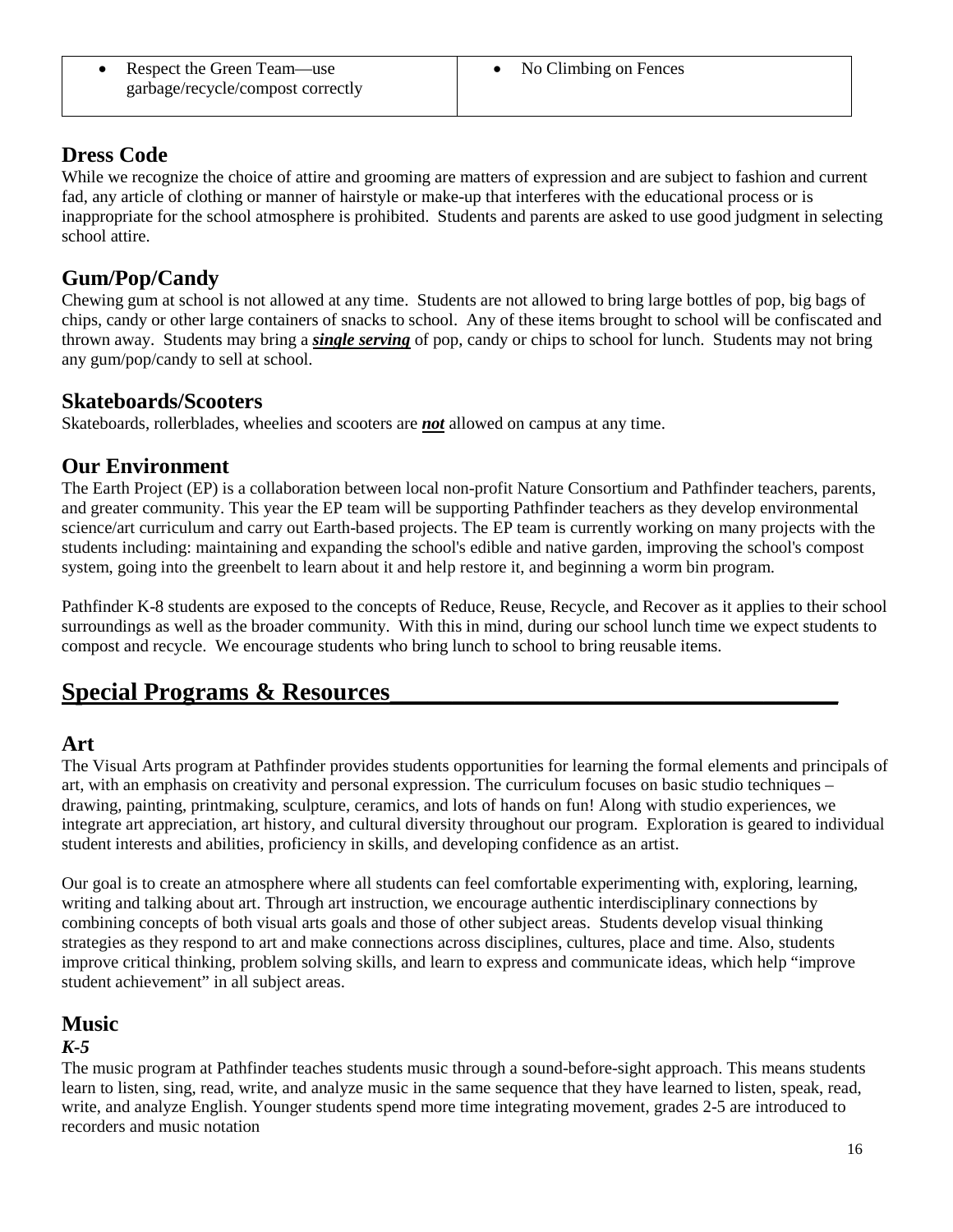#### *4th and 5th Grade Instrumental Music*

 $4<sup>th</sup>$  and  $5<sup>th</sup>$  grade students are able to take one instrumental music class a week. This is an optional class that families must sign up for. Students will miss 40 minutes of class time while taking instrumental music. There are at least two opportunities to perform; our Winter and our Spring Concert. Typically, students provide their own instruments, however there are limited school instruments that may be borrowed.

#### *Middle School*

.

Middle School students have the choice to take instrumental music or choir as their elective class in the afternoon. Currently we have one class of beginning instrumental, one class of advanced instrumental and one choir class. Students who take music as an elective will take it four days a week for the whole school year. There are at least two opportunities to perform; our Winter and our Spring Concert. Limited school instruments are available and typically students must provide their own.

### **Library**

The library is located right above the hub of our school. You're welcome to come in if the lights are on! Students and their families are invited to enjoy reading, to use the computers, or to access any of our resources. Visit before or after school, or see the student [open library schedule.](http://www.pathfinderlibrary.com/contact-info--hours.html)

All the classrooms visit the library to check out books. We use the online homeroom class pictures to log onto individual student library records, and kids scan their own books. Books circulate for one week (K-2nd grade) or two weeks (3-8th grade) and may be renewed. There is no charge for overdue books, but it is school policy that the library is reimbursed for lost or damaged books. See me for more details.

Visit our library website by going directly to http://www.pathfinderlibrary.com. You can access the library catalogue and our online resources from any computer!

You can also help by: 1) reading books out loud to younger students or having them read to you and/or tell you about their books; 2) helping your child to find a place to keep the library book so that it will not be lost or damaged; 3) reminding your child to have clean hands when reading and to turn the pages carefully; and 4) reminding your student to return their books on library day so they can check out a new one.

### **Physical Education**

Regular exercise is essential to a healthy lifestyle. The primary goal of the physical education program at Pathfinder is to have all students participate and find success and enjoyment in physical education. The program works to emphasize the enjoyment of physical movement in a wide variety of activities in order to promote lifelong habits of physical activity. Physical fitness activities build strength, endurance, balance, flexibility and self-esteem. Individual skill building is essential to a physical education program in order to promote all forms of physical activity and lead to lifelong habits. The program encourages each student to work on individual skills at their own pace, against no other standard but their own goals in a non-threatening and non-competitive environment.

Cooperation is a cornerstone to team sports and important in all forms of social and physical interaction. Students will work on cooperation through group games, working with partners and problem solving in team challenges.

Class activities include Team Sports: Basketball, Soccer, Floor Hockey, Lacrosse, Softball, Volleyball, Football, and Ultimate Frisbee. Individual Sports include: Badminton, Bowling, Archery, Roller Skating, Unicycle, Juggling, Rope Skipping.

K-5 students attend PE class once a week with their class. Middle School students may choose to take PE as an afternoon elective. Students who participate in PE elective may take it one to four quarters of the year. Students who do not take PE are required to have a PE waiver. This form is available in the office.

Grading and Evaluation: "If your life is free of failures, you're not taking enough risks." Students will be evaluated on their participation, effort, and attitude.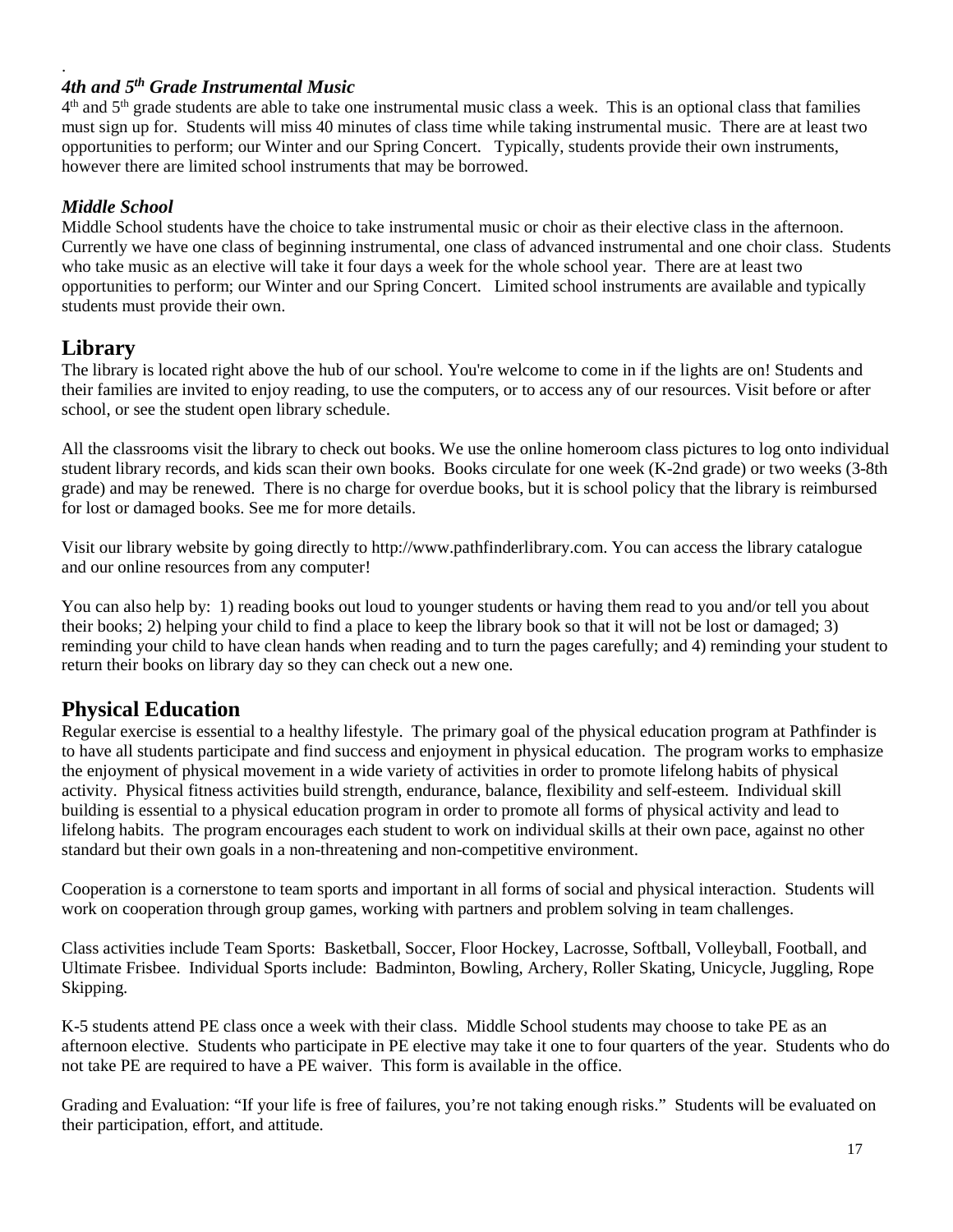### **Technology**

Our Technology Committee continues to improve our use of technology at Pathfinder K-8. Currently we have increased our technology available to students through iPads, Mac laptops, our PC computer lab and some computers in the classroom. All classrooms are equipped with LCD projectors and document cameras.

Technology is mainly provided through our library and librarian. Our librarian provides students with skills and knowledge necessary to surf the web for quality information, access Seattle Public Schools internet resources and use multimedia in research and reports.

### **After School Classes and Sports**

#### • **PTSA classes**

After school enrichment classes; i.e. lego robotics, theatre, etc. are provided by our PTSA. Classes are after school and run three times a year for eight weeks. All classes are tuition based with some scholarships available. There is no transportation provided by the school.

#### • **Sports**

After school sports are provided to middle school age students. Sports available include Ultimate Frisbee, Basketball, Volleyball, Track and Soccer. In order to participate, student athletes must maintain a good GPA and appropriate behavior.

#### • **World Travel -**

Pathfinder K-8 is proud to offer the ultimate expedition - our World Travel Program. The program is designed for the Upper Grades (6th, 7th, and 8th) to see themselves as "global citizens" and to help them develop an understanding of community and service learning. The goal is to create youth ambassadors that represent our school and country.

#### • **Math Lab**

Pathfinder K-8 School has worked to expand our math curricular offerings and the process for placing students in the courses most appropriate to their math development. An important part of our commitment to student success is by providing an opportunity for selected students to receive additional math support and leadership opportunities outside the typical school day. We invite selected students in  $4<sup>th</sup>$  to  $8<sup>th</sup>$  grade to Math Lab one to two times a week in increase their math skills and knowledge. This opportunity is provided at no cost to the student, however there is no transportation provided.

### **Special Resources\_\_\_\_\_\_\_\_\_\_\_\_\_\_\_\_\_\_\_\_\_\_\_\_\_\_\_\_\_\_\_\_\_\_\_\_\_\_\_\_\_\_\_\_\_\_\_\_\_\_\_\_\_\_\_**

### **Counselor**

Pathfinder K-8 has two half-time counselors who serves all grades. As a school counselor, they do not provide therapy, but can provide social skills or friendship support, emergent or urgent student issues, long term counseling referrals, run social groups and assist families with support issues.

### **Family Support**

At this time Pathfinder K-8 School is not staffed with a Family Support Worker. Please contact 211 or our school counselor with questions regarding family support issues.

### **Nurse and Medications**

Our school nurse is available 2 days a week. The nurse's office is located in the main office area. The nurse is responsible for the maintenance of health records, routine health checks, parental contact concerning health problems,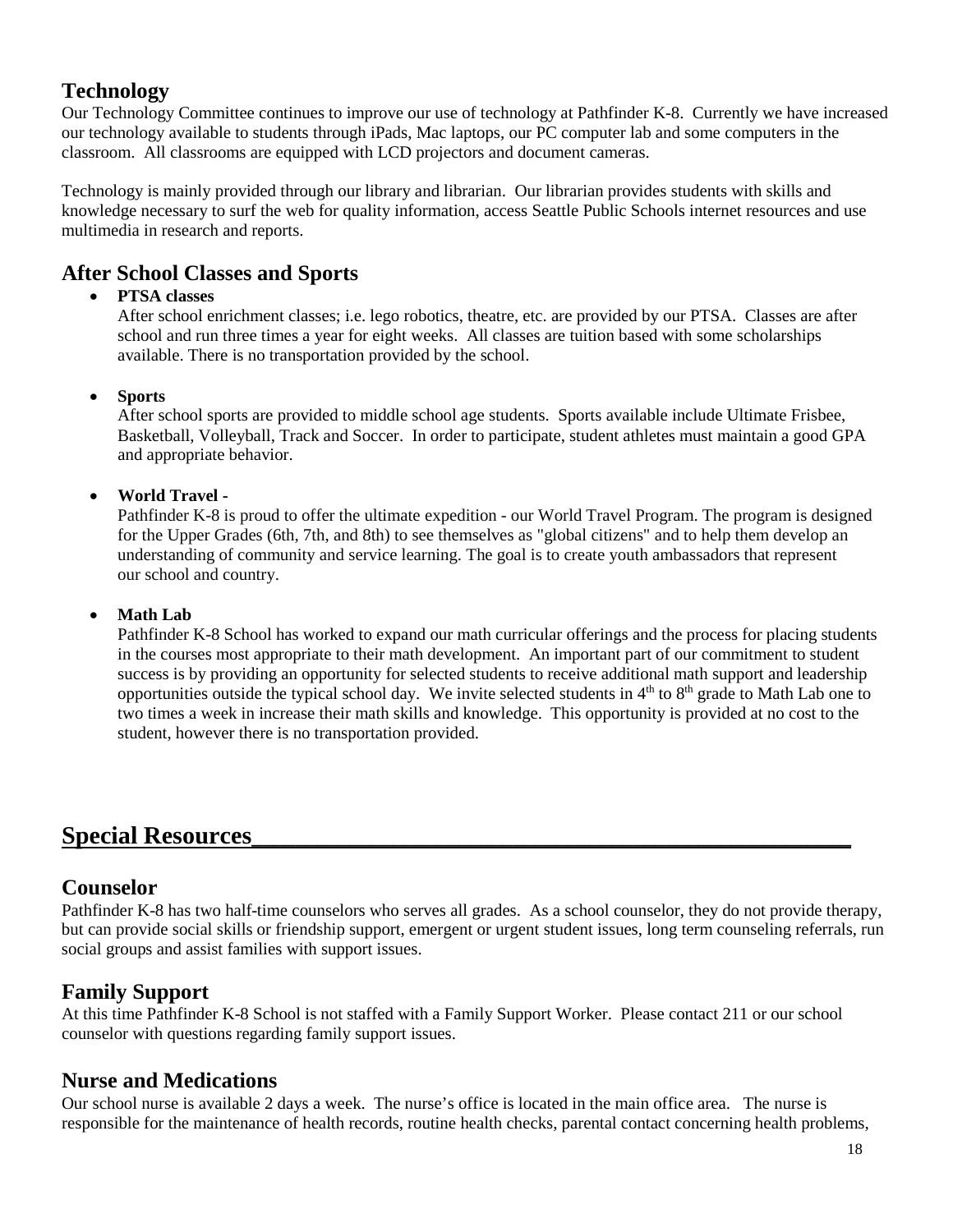care of minor injuries, and assistance in health teaching and vision screening. Please be sure to contact our nurse if your child has any unusual health problems. *If your child has special needs or must take medication at school you will fill out a Student Health History Form and a Medication at School Authorization Form, available in the office. A copy of the authorization form is at the end of this handbook*. On the days that our nurse is gone, staff with First Aid/CPR training will assist your child.

#### **MEDICATION AT SCHOOL**

Whenever possible we encourage medication doses to be scheduled during non-school hours. For those students who need medication at school the following is required by Washington State Law and **must be completed and on file before any medication may be given (see attachment at back of handbook):**

Medication -

- 1. Permission to Administer Medication Form completed by both parent and health care provider.
- 2. Medication must be in a properly labeled container from the dispensing pharmacy: Student Name; Name and Strength of Medication; Time and Method of Administration; and Length of time/days to be given

### Parent/Family Involvement

### **What is "Parent Involvement?"**

Parent/family involvement comes in many forms. We define "parent involvement" as the conscious and deliberate connection between home and school. We see that there are two places to be involved with education: at home and at school. Since your child spends most of his or her time at home, this is the most important place for a parent to be involved.

As a faculty, our job is to help prepare students to participate in a society based upon democracy. As a parent, if you understand the curriculum (or what is being taught) at school, it is easier to make sense of it in light of your own personal, moral, religious, or ethical perspective at home. Being "involved" means you know what your child is being taught and that you help your child on a daily basis. In a more concrete vein, to be thoroughly involved in your child's "schooling" at home, we suggest that you do the following:

- 1. Talk to your child regularly about what they've done at school. Be persistent. We never do "nothing" at school.
- 2. Read the homework when it comes home so that you know what is expected of your child and what is being taught.
- 3. Read the Pathfinder newsletter and other school information so that you know what's happening at a school-wide level.

We believe that the parent is the most important teacher a child has, and if you are helping your child make sense of what is happening at school, then you truly are involved in your child's education in the most important way. Of course there are many ways to be involved at school as well (see info below). Our goal is 100% parent involvement!

### **Parent Teacher Student Association (PTSA)**

The goal of Pathfinder's Parent Teacher Student Association (PTSA) is two-fold: to *build a strong school community* through events, special projects, and support of teachers, staff, parents and students and to *provide financial support* for teacher supplies, programs, projects, and events. Research indicates that parent and family involvement increases student achievement and success. There are many ways for you to actively participate in *your* PTSA, and we welcome *all families* to participate in the best way for them.

Membership dues supports state- and city-wide PTSA Councils as well as provides an important source of income that helps to fund a variety of classroom and school-wide activities and programs, including tutoring programs, outdoor education, classroom funds, as well as family support, publications, childcare for PTSA events, and social activities. Support is available to those families who wish to join but are unable to provide the yearly dues.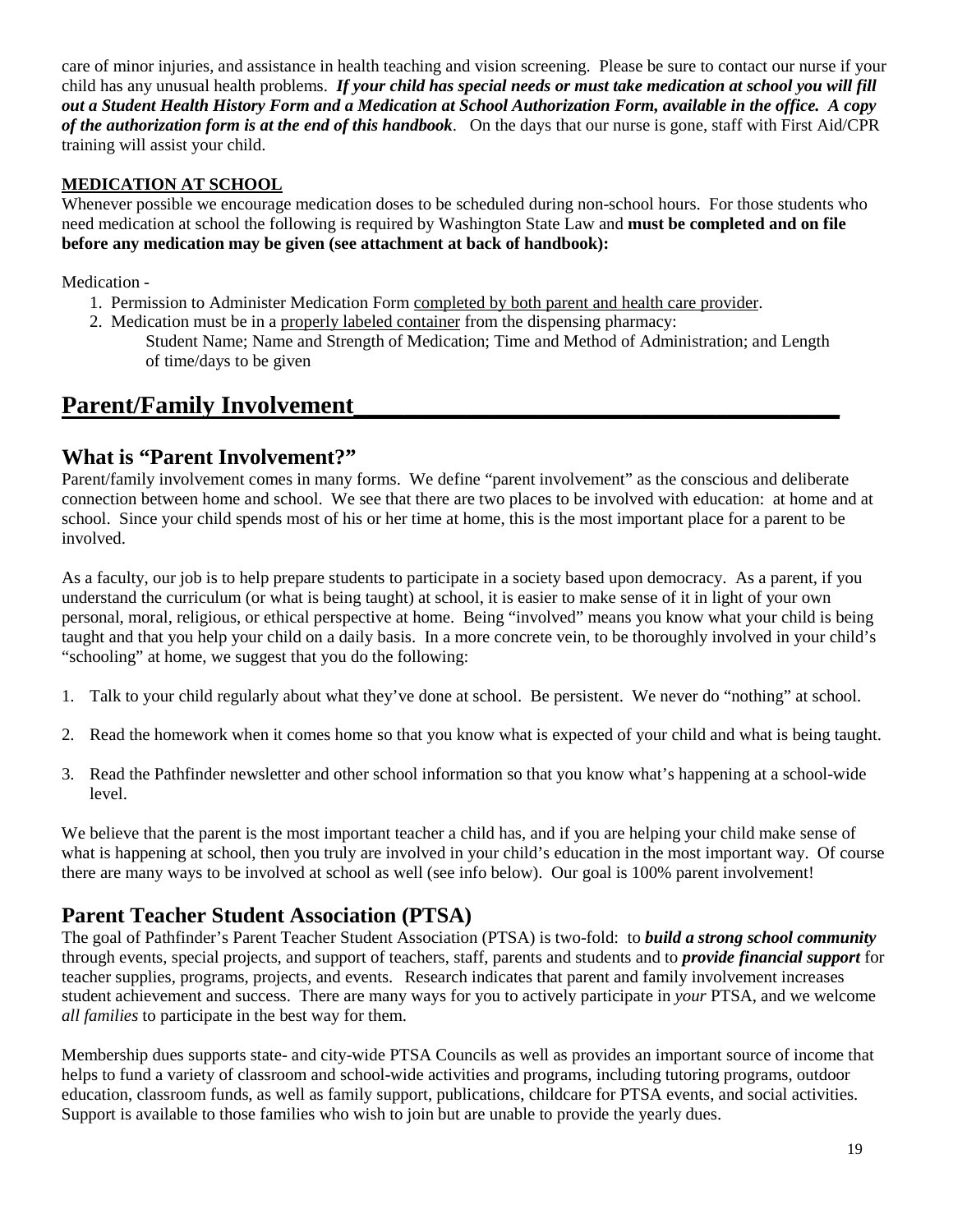Ways you can be involved: participation in PTSA General Meetings and discussions impact important program decisions. Your interests and skills as a volunteer help raise needed funds and create a great community on numerous committees. You can support and speak on behalf of our students on important legislative issues affecting children in many different ways. We are very happy to have you!

#### *This year's PTSA plans a General Meeting every other month, on the first Tuesday of the month. Please regularly review the Compass Newsletter, the weekly Hot Sheet and other announcements sent home with your child to stay updated on important dates and events, including:*

**Fall/Winter**: Direct Give, Wreath Making,

**Winter/Spring**: Math Night, Science Fair, Pathfinder Auction, Teacher/Staff Appreciation **Ongoing:** Spirit Gear (Pathfinder T-shirts & Sweatshirts) and other fun fundraising and community events and activities

### **PTSA**

You can access PTSA information such as afterschool classes and PTSA events at:<http://pathfinderk8ptsa.org/>

### **Volunteers**

Volunteers are a very special resource and a necessary part of our school. Parents and Seattle community members are encouraged to help in all classrooms, programs, and extra-curricular activities by sharing their time and skills. All volunteers should come to the main office, sign in the "Volunteers" section of the notebook that is located in the office on the front counter, and proceed to class or volunteer area.

Each class has a **Class Coordinator** who acts as a support/liaison for the teacher and parents of each classroom. In addition, each class should have a volunteer that processes their Scholastic Book orders. If you would like to volunteer in any capacity or have other questions we can help with, please call the Pathfinder K-8 Office at 206.252.9710.

#### • *Volunteer Paperwork*

Because student safety is our paramount concern, Washington State law requires the District to conduct a criminal record background check of school volunteers with unsupervised access to children. To accomplish this, all volunteers must complete the following form yearly: Seattle Public Schools Screening Form/Request for Criminal History Information The District also requires that volunteer chaperones be at least 21 years old.

All volunteer forms can be found on the volunteer page of Seattle Public Schools website. [www.seattleschools.org/volunteering](http://www.seattleschools.org/volunteering)

#### • *Overnight Volunteer*

- o All volunteers must follow the current process for volunteering at Seattle Public School; i.e. the WATCH for background check.
- o Overnight volunteers who have lived in Washington State for more than two years will not be required to have an national background check.
- o Long time Pathfinder families who we know have been here for over two years will not require verification. Their child's attendance at school demonstrates continuous residency.
- o All overnight volunteers must attend a volunteer orientation provided for each overnight trip that the volunteer will attend.
- o All overnight volunteers must complete an online training course related to "Adult Sexual Misconduct Prevention" located within the column on the right side of the volunteer webpage: http://bit.ly/SPS-Volunteering. Link is listed as ASM Volunteer On-line Training and is under additional links.
- o All overnight volunteers must read the Volunteer handbook located within the column on the right side of the volunteer webpage: http://bit.ly/SPS-Volunteering.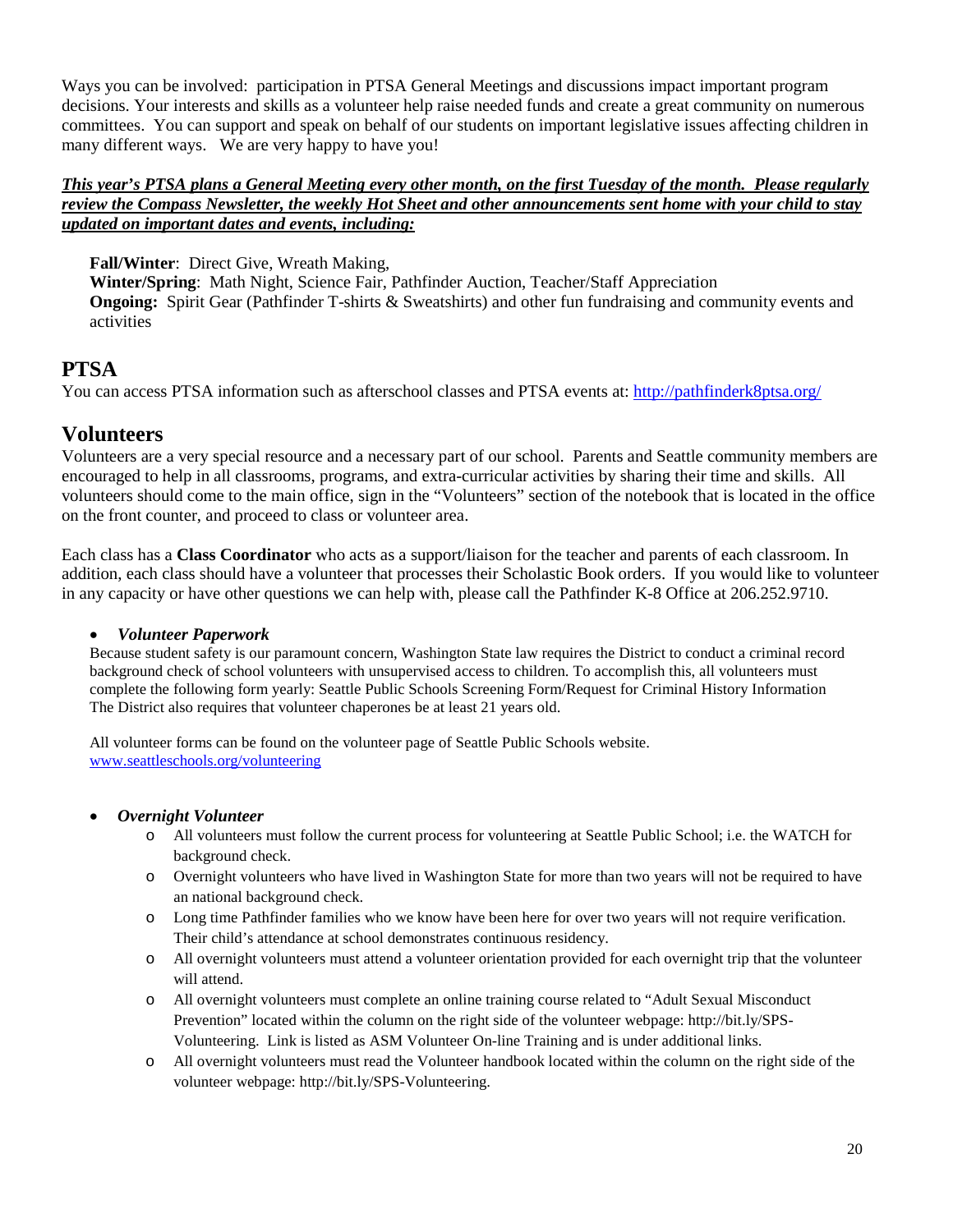- o All overnight volunteers must read the School Board Policy No. 3246 (Use of Reasonable Force) that is provided during camping volunteer orientation or located within the column on the right side of the volunteer webpage:<http://sps.ss8.sharpschool.com/cms/one.aspx?objectId=14613>
- o All overnight volunteers must sign and return the overnight volunteer application to the assistant principal at least 2 weeks prior to the trip.

#### • *Volunteer Driver (Must provide or ensure the following prior to the day of the field trip – If you are driving for an overnight field trip we will need to provide a motor vehicle abstract)*

- o A valid Washington State driver's license that demonstrates the driver is older than 21 years of age
- o Have had no vehicle moving violations or at-fault accidents within the last three years.
- Carry minimum auto liability limits of \$300,000 combined single limit of liability (or \$100,000/\$300,000 Bodily Injury; \$50,000 Property Damage) and uninsured/underinsured motorist coverage.
- o I am aware that, in the event of an accident while on a school-related activity, any claims will be tendered to my personal automobile insurance company, and my insurance is primary.
- o There is a working seat belt for the driver and age-appropriate passenger restraints for each passenger, and I enforce the use of passenger restraints by all occupants of my vehicle.
- o My vehicle's brakes, including the emergency brake, are in good working order.<br>O My vehicle's tires have legal tread depth (at least  $3/32$ ").
- My vehicle's tires have legal tread depth (at least  $3/32$ ").
- o My vehicle's brake lights turn indicators, and headlights are in good working order.
- o My vehicle's windows are clear and provide an unobstructed view for the driver.<br>  $\sim$  My vehicle has functioning rear view mirrors (center and left side).
- My vehicle has functioning rear view mirrors (center and left side).
- o My vehicle has no other physical defects that would interfere with the safety of the driver and passengers.
- o My vehicle has a rated capacity of ten passengers or less.<br>
o If my vehicle has dual airbags. I will not seat children und
- If my vehicle has dual airbags, I will not seat children under 13 or small persons in front passenger seat.

### **Parent/Teacher Conferences**

Communication between school and home is critical to student success at school. It is essential that parents know how their children are doing in school. Conferences are one of the most important times for us to share with you your child's academic social, emotional and behavioral progress. Our goal is to have 100% attendance at our conferences. **This year, fall conferences will be held November 20th – 22nd. In order to facilitate conferences there will be no school on those days.** Your child's teacher will provide you a schedule of afternoon/evening conference times. A parent may request a conference with their child's teacher or the principal at any time during the school year. Likewise, a teacher may sometimes find it necessary to request a special conference with a parent. Please make every effort to meet with the teacher if you receive such a request. **Open communication is a critical support to our school.**

### **Building Leadership Team (BLT)**

The Seattle Education Association Collective Bargaining Agreement states that each school will form a team to promote and facilitate site-based management. Our goal is to facilitate preplanning for professional development and Transformation planning, staff issues, concerns, curriculum and business; to be the "keeper of the vision". The team includes the principal, teachers, staff, parents, and Blazing Trails representation and meets twice/month. Please contact [David Dockendorf](mailto:ddockendorf@seattleschools.org) for more information.

Check the Pathfinder Calendar for meeting dates.

### **Communication\_\_\_\_\_\_\_\_\_\_\_\_\_\_\_\_\_\_\_\_\_\_\_\_\_\_\_\_\_\_\_\_\_\_\_\_\_\_\_\_\_\_\_\_\_\_\_\_\_**

### *Pathfinder K-8 Compass* **Newsletter and our Weekly "Hot Sheet"**

Once *every two months* your child's teacher will send an email with an attachment of the *Pathfinder K-8 Compass*  Newsletter. Please read your newsletter carefully for articles of interest as well as dates, reminders and changes in our program. Articles for the newsletter can be submitted by following the guidelines published in each edition. The Compass is also available on our website.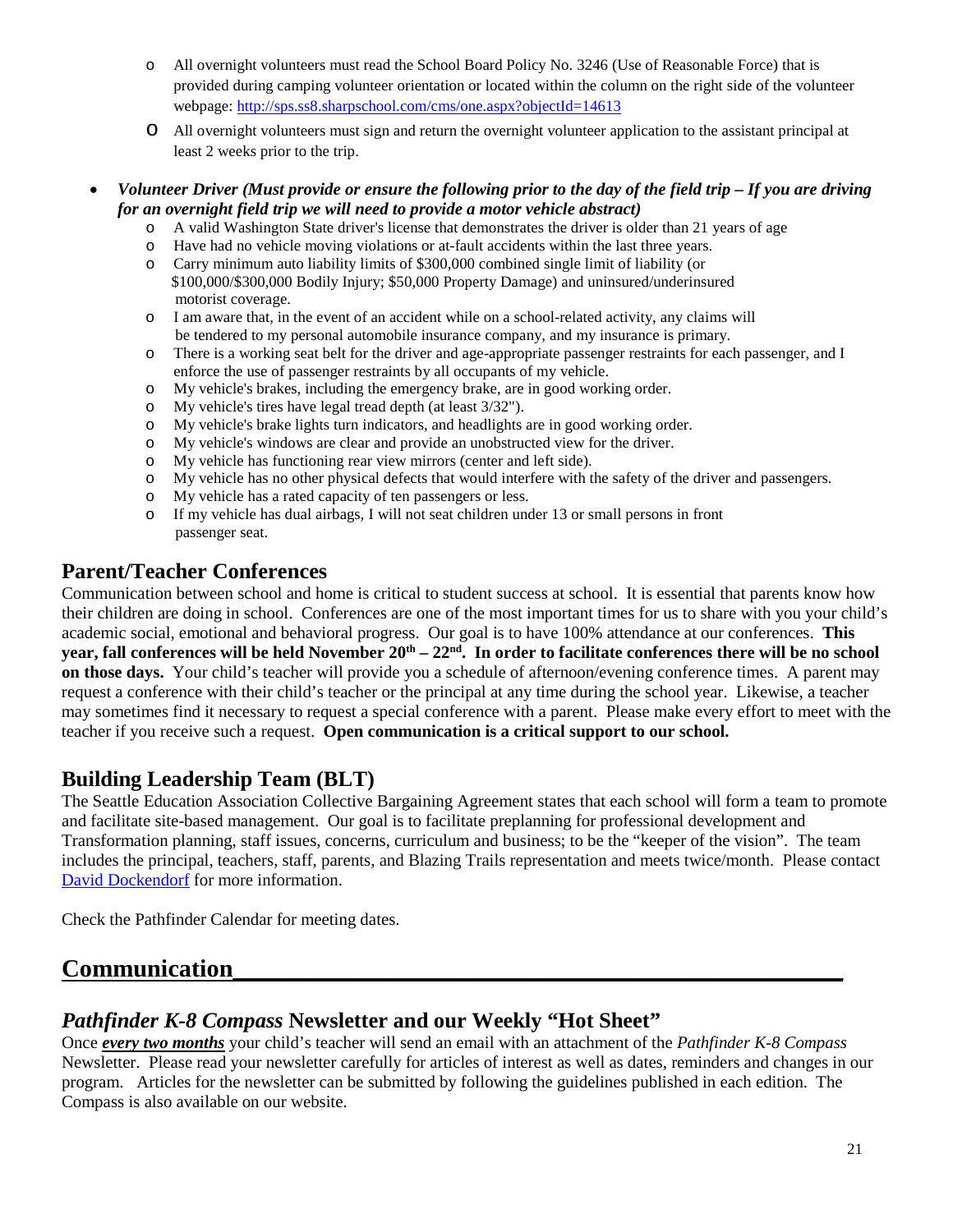The "Hot Sheet" will come out every other Wednesday and will be a one-page quick update of the coming week. Our administrative secretary, Danielle Otey, is the editor of the Hot Sheet. It is also sent via email from each classroom teacher and can be found on our website.

### **Pathfinder K-8 Website**

Our web address is pathfinderk-8.seattleschools.org. Please visit our site regularly to stay informed – an updated calendar will always be available, as well as reminders/announcements and each week's Hot Sheet outlining upcoming events, deadlines, and other information of interest to help keep you connected.

Pathfinder K-8 PTSA website can be accessed through the main Pathfinder website.

### **Email**

Please provide us with your email address if you have one when completing all school contact information. We would like to create a Pathfinder Community email distribution list to open up another channel of communication with our families. All information sent via email will also be sent home in other ways (newsletters, flyers, phone calls). Please be assured that your email information will **never** be shared or sold to any companies or organizations for any reason. You may always choose to be removed from the list by responding to any message you receive with "remove" written in the subject line. Thanks for helping us stay in touch!

### **Pathfinder Community Yahoo! Online Group**

Join our Yahoo! Group and send & receive email from other Pathfinder community members. Joining is simple, and free! Simply log on to<http://groups.yahoo.com/> and follow the instructions to "sign up" as a new user. Once you are signed up, you can join the Pathfinder School community.

## **Awards\_\_\_\_\_\_\_\_\_\_\_\_\_\_\_\_\_\_\_\_\_\_\_\_\_\_\_\_\_\_\_\_\_\_\_\_\_\_\_\_\_\_\_\_\_\_\_\_\_\_\_\_\_\_\_**

### **"Where There's a Will, There's a Way" Award**

Each year, we honor a teacher, staff member or adult volunteer in the Pathfinder community who does an outstanding job of helping Pathfinder's children learn and develop, and does so in the spirit of Pathfinder – through dedication, innovative thinking, creativity and honoring the differences, strengths and uniqueness of each child. The award is presented each year at the school auction.

### **Middle School Awards**

Each quarter middle school students have the opportunity to earn the following awards from each homeroom teacher; scholar, peacemaker, friendship, and service. Our specialists also offer awards in Creativity, Sportsmanship, Music and Chinese Scholar. These awards build to our  $8<sup>th</sup>$  grade Rita Bubak award.

| A <b>Peacemaker</b> is someone who: |                                           | A Friend is someone who: |                                              |
|-------------------------------------|-------------------------------------------|--------------------------|----------------------------------------------|
| $\circ$                             | helps resolve conflicts                   | $\circ$                  | is true to themselves                        |
| $\circ$                             | mediates disputes                         | $\circ$                  | generous with their heart                    |
| $\circ$                             | steps in when kids are angry and trying   | O                        | kind to everyone                             |
|                                     | to fight                                  | $\circ$                  | has friends in all groups                    |
| O                                   | promotes understanding                    | $\circ$                  | treats everyone with respect including       |
|                                     |                                           |                          | the Earth                                    |
|                                     | A Scholar is someone who:                 | O                        | includes everyone                            |
| $\circ$                             | always strives for academic excellence    | O                        | works to ensure that everyone belongs        |
| $\circ$                             | takes their education seriously           |                          |                                              |
| $\circ$                             | consistently does their best in all their |                          | The <b>Service Award</b> is for someone who: |
|                                     | classes                                   | O                        | is generous with their time and culture      |
| O                                   | is responsible and reliable               | $\Omega$                 | walks their talk                             |
|                                     |                                           | $\circ$                  | always helps others                          |
|                                     |                                           | $\circ$                  | does things without being asked              |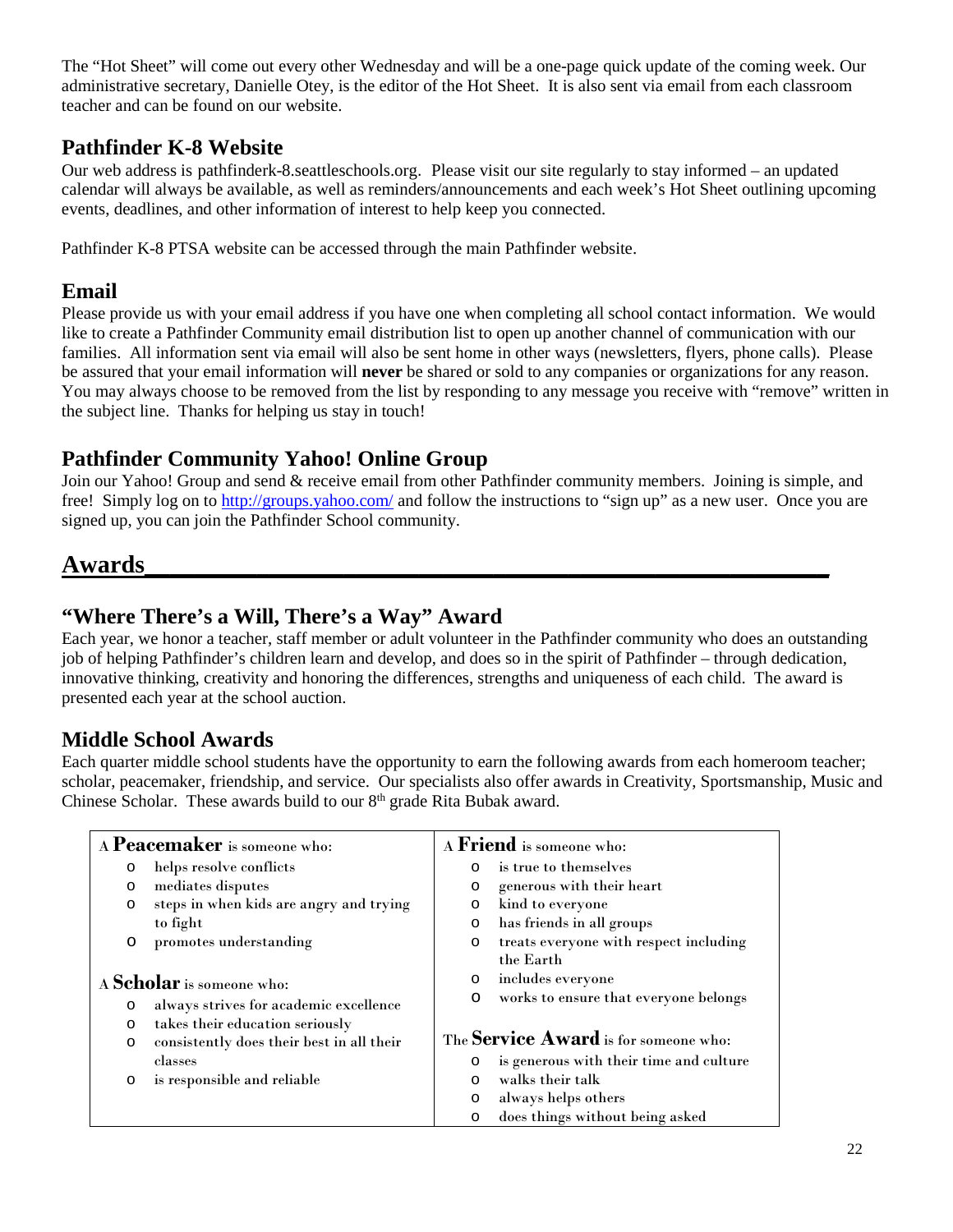|  | O volunteers in the community and/or |
|--|--------------------------------------|
|--|--------------------------------------|

### **Rita Bubak 8th Grade Award**

Rita Bubak was a Native American elder who worked with Pathfinder K-8 for many years as our culture teacher. She was a person of high integrity who gave of herself and expected the best from all people. After her death the Pathfinder community chose to honor her and those who exemplified her with the Rita Bubak 8<sup>th</sup> Grade Award.

At the end of  $8<sup>th</sup>$  grade students, staff and community nominate  $8<sup>th</sup>$  grade students who demonstrate all characteristics of the four awards; Peacemaker, Scholar, Friendship and Service. The principal and 8<sup>th</sup> grade teachers take all the nominations and choose the recipients of the award. The award is not limited to one or two, but all 8<sup>th</sup> grade students who exhibit the characteristics we found so invaluable in Rita.

### **Rita Bubak Scholarship**

Our school community also chose to honor Rita by establishing a \$500 scholarship. Students who have recently graduated from high school and attended Pathfinder K-8 School may apply for this scholarship. Those who are interested may contact the main school office for the scholarship application.

### **Safety & Emergency Information**

### **Emergency Drills**

Fire/earthquake/lockdown drills are conducted at least once each month. Detailed escape plans are posted inside the door of each classroom. For fire drills each class has an escape route to an outside area a safe distance from the building. Children are conducted to these areas in less than 75 seconds in a safe, quiet and orderly manner. If you find yourself in the building during a drill please evacuate to the north playground.

### **Emergency Information**

In case of an emergency each year you are asked to provide the following required information to be kept on file at the school office:

- 
- 2. Home and work phone numbers 5. Doctor's name and phone
- 
- 1. Parent/guardian names 4. Emergency phone number (name of friend/relative)
	-
- 3. Up-to-date address 6. Medical alert information

This information is on your Student Verification form. Please inform us on any changes so that we may keep our records current.

### **School Closure/Cancellation Notification**

### **Ice & Snow Emergency Notification and Cancellation**

The possibility of ice and snow conditions occurring during the school year requires the District to be prepared to modify its normal operating procedures. This notice contains important information about these modifications and should be reviewed carefully with your student(s).

*Notification Process via the District*: Any changes in the Seattle School District's normal operating hours or bus service will be announced through robo-call and robo-email. Messages will be sent to all numbers and emails listed for parents and guardians.

*Notification Procedures via outside sources*: Any changes in the Seattle School District's normal operating hours or bus service because of ice and snow will be announced daily over AM and FM radio and television stations.

• If the Seattle School District is not mentioned, schools will be open and buses operated on regular routes and regular times.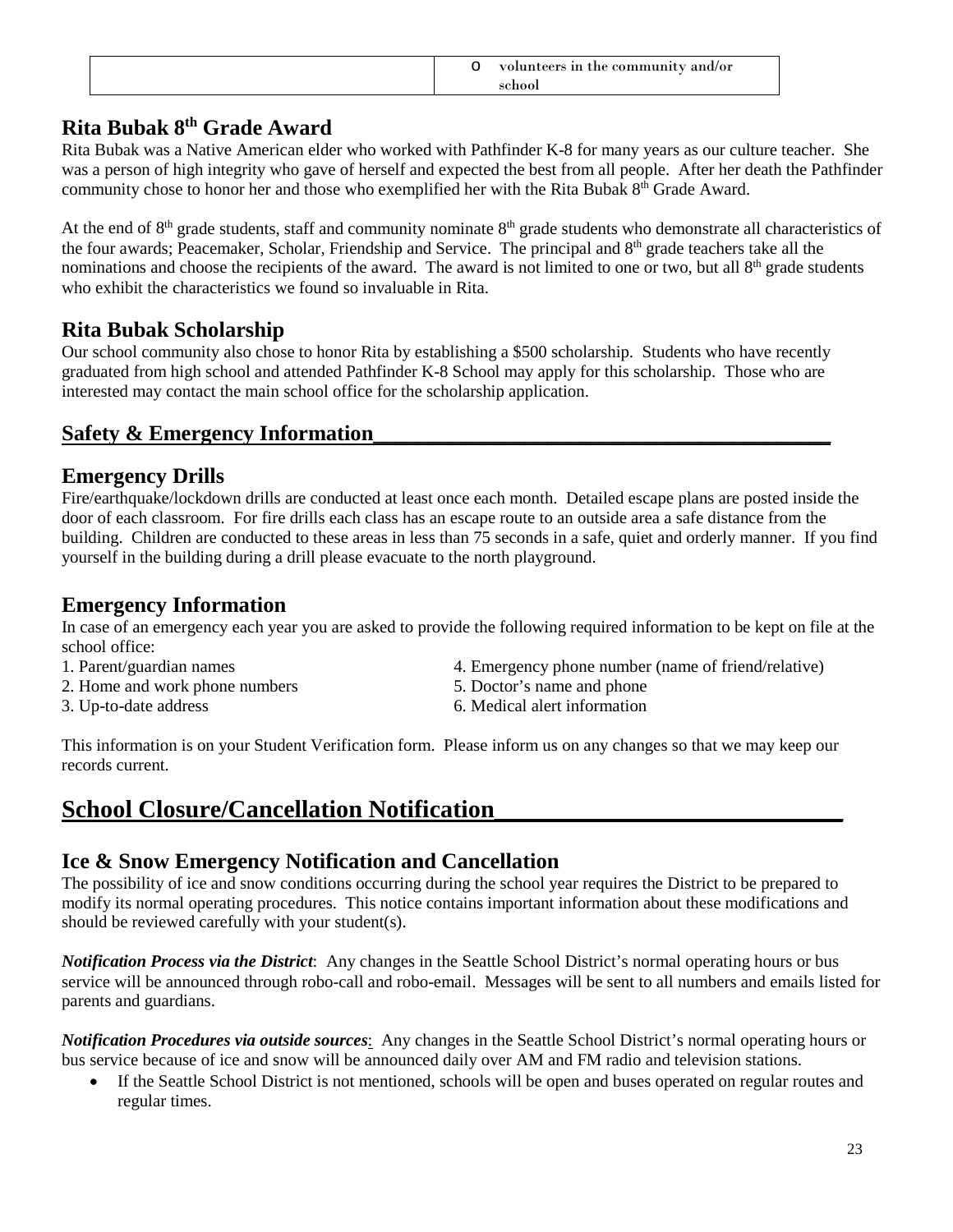• If a message regarding the Seattle School District is announced, that message will be one of those listed below. (Please note that schools will open two hours late when the buses operate two hours late.)

> 1) Seattle School District #1: Schools open on time - buses operating on snow routes. No door-to-door service. No CAMPI, or Head Start. No A.M. or P.M. Kindergarten, or,

> 2) Seattle School District #1: Two hours late - buses operating on snow routes. No door-to-door service. No CAMPI or Head Start. No A.M. or P.M. Kindergarten, or,

3) Seattle School District #1: Schools closed.

In unusual circumstances where school must be canceled during the school day, staff and administration will determine that all students have satisfactory transportation and supervision at their home before releasing them from school. Every attempt will be made to notify parents.

### **Transportation/Bus Information\_\_\_\_\_\_\_\_\_\_\_\_\_\_\_\_\_\_\_\_\_\_\_\_\_\_\_\_\_\_\_\_\_\_\_**

#### **Bus Change**

If temporary changes in bus stops are necessary, you should send a signed and dated note to school with your child the day before or the morning the change is requested. This note needs to go to the office. Up to one hour before the end of the school day the office can take urgent go home changes. A "green card" will be issued to the student to be given to the bus driver only if actual space is available. Include the following information:

- Student name and address: teacher name and room number
- The number of your child's regular bus route
- The change you are requesting (e.g., to go home with Patrick Simmons on Route #546, bus stop intersection of  $35<sup>th</sup>$  Ave SW and  $97<sup>th</sup>$  SW)
- The day or days the change is to be effective

Children can be picked up or let off only at regularly designated stops. New stops cannot be added on a temporary basis. If a transportation change is needed which will last more than a few days, the request must be made to the **Transportation Office** at **206.252.0900**.

#### **Bus Conduct & Expectations**

It is a **privilege** for students to ride a Seattle Public School bus, and the responsibility of both the driver and students to do everything possible to make the ride safe. The right of a student to ride a school bus is contingent upon their continuous observance of safety rules, established regulations, and acceptable behavior.

The following rules of conduct are to be observed by students who ride school buses:

Classroom behavior and noise level is the acceptable behavior on a bus. **The driver is in full charge of the bus and students.** The driver has the right to assign seats to meet the needs of the majority of passengers. Students are responsible for the area in which they sit. Any damage inflicted to the bus will be paid for by the student(s) responsible. Expected bus conduct is outlined below:

- 1. Students must use only the front door to enter and exit the bus except in an emergency. Tampering with emergency doors, windows or equipment is prohibited.
- 2. **Students must remain seated, facing forward**. School bus seats are specially designed to protect passengers. They can only be effective if riders always face the front and stay in their seats until the driver tells them to stand up and exit. Students must not block the aisles or stairwells; these areas are to remain clear in case of emergency. To prevent possible injury, students are not allowed to move around while the bus is in motion.